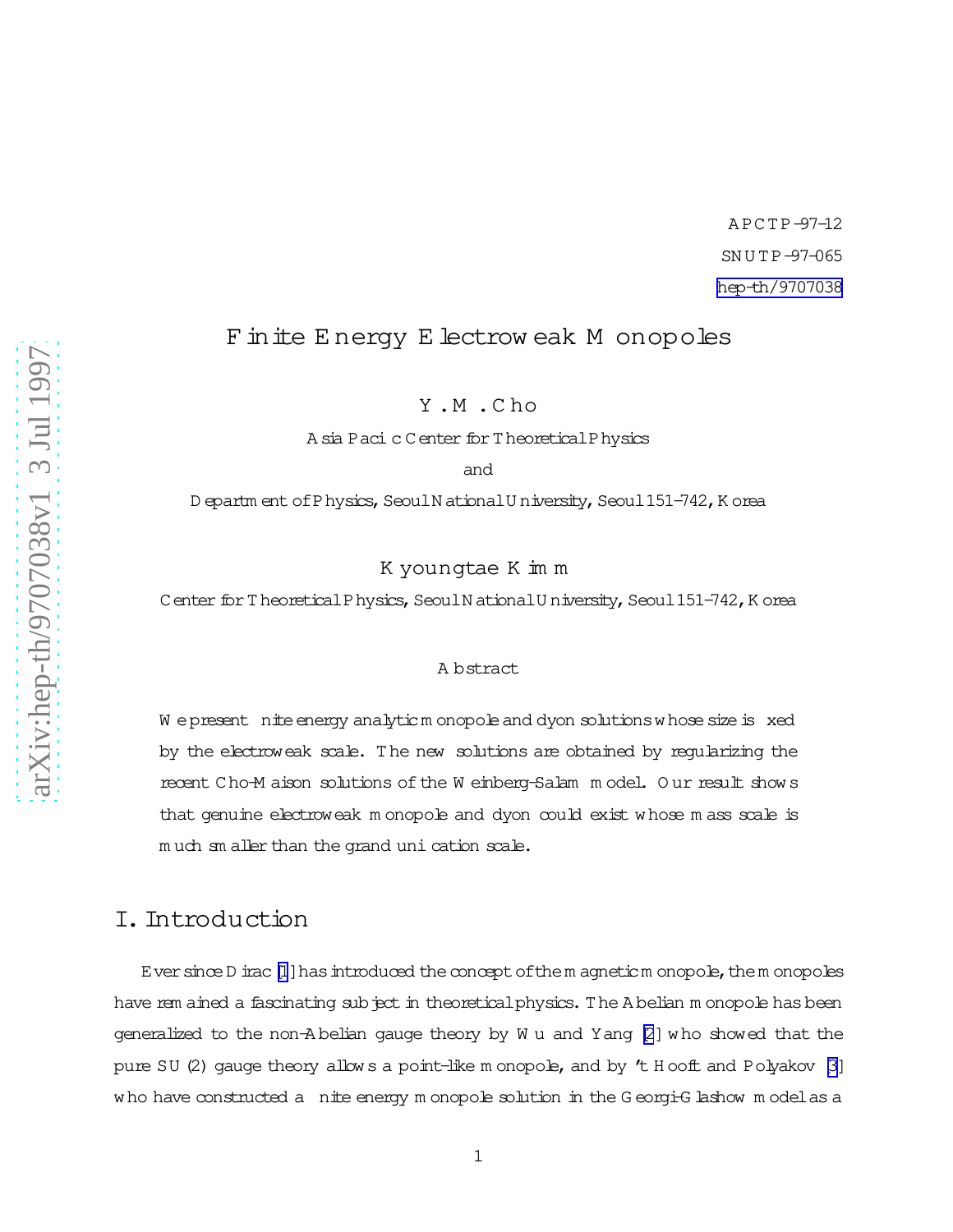topological soliton. In the interesting case of the electroweak theory of W einberg and Salam , how ever, it has generally been believed that there exists no topologicalm onopole of physical interest. The basis for this \non-existence theorem  $"$  is, of course, that with the spontaneous sym m etry breaking the quotient space SU (2) U (1)=U (1)<sub>em</sub> allows no non-trivial second hom otopy. This has led m any people to conclude that there is no topological structure in the W einberg-Salam m odelwhich can accom m odate a m agnetic m onopole.

This, however, is shown to be not true. Indeed recently Cho and M aison [\[4](#page-20-0)] have established that the W einberg-Salam m odel has exactly the sam e topological structure as the G eorgi-G lashow m odelwhich allows the m agnetic m onopoles, and dem onstrated the existence of a new type ofm onopole and dyon solutions in the standard W einberg-Salam m odel. This was based on the observation that the W einberg-Salam m odel, with the hypercharge U  $(1)$ , could be viewed as a gauged  $\mathbb{CP}^1$  m odel in which the (norm alized) H iggs doublet plays the role of the CP<sup>1</sup> eld. So the W einberg-Salam m odel does have exactly the same nontrivial second hom otopy as the G eorgi-G lashow m odelwhich allows topologicalm onopoles. O nce this is understood one could proceed to construct the desired m onopole and dyon solutions in the W einberg-Salam m odel. O riginally the Cho-M aison solutions were obtained by a num erical integration, but now a m athem atically rigorous existence proofhas been established which supports the num erical results  $[5]$ .

The Cho-M aison m onopole m ay be viewed asa hybrid between theD irac m onopole and the 't H ooft-Polyakov m onopole, because it has a U (1) point singularity at the center even though the SU (2) part is completely regular. Consequently it carries an in nite energy so that at the classical level the m ass of the m onopole rem ains arbitrary. A priori there is nothing wrong with this, but nevertheless one m ay wonder whether one can have an analytic electroweak m onopole which has a nite energy. The purpose of this paper is to show that this is indeed possible, and to present explicit electroweak monopole solutions w ith nite energy. Clearly the new m onopoles should have im portant physical applications in the phenom enology of electroweak interaction.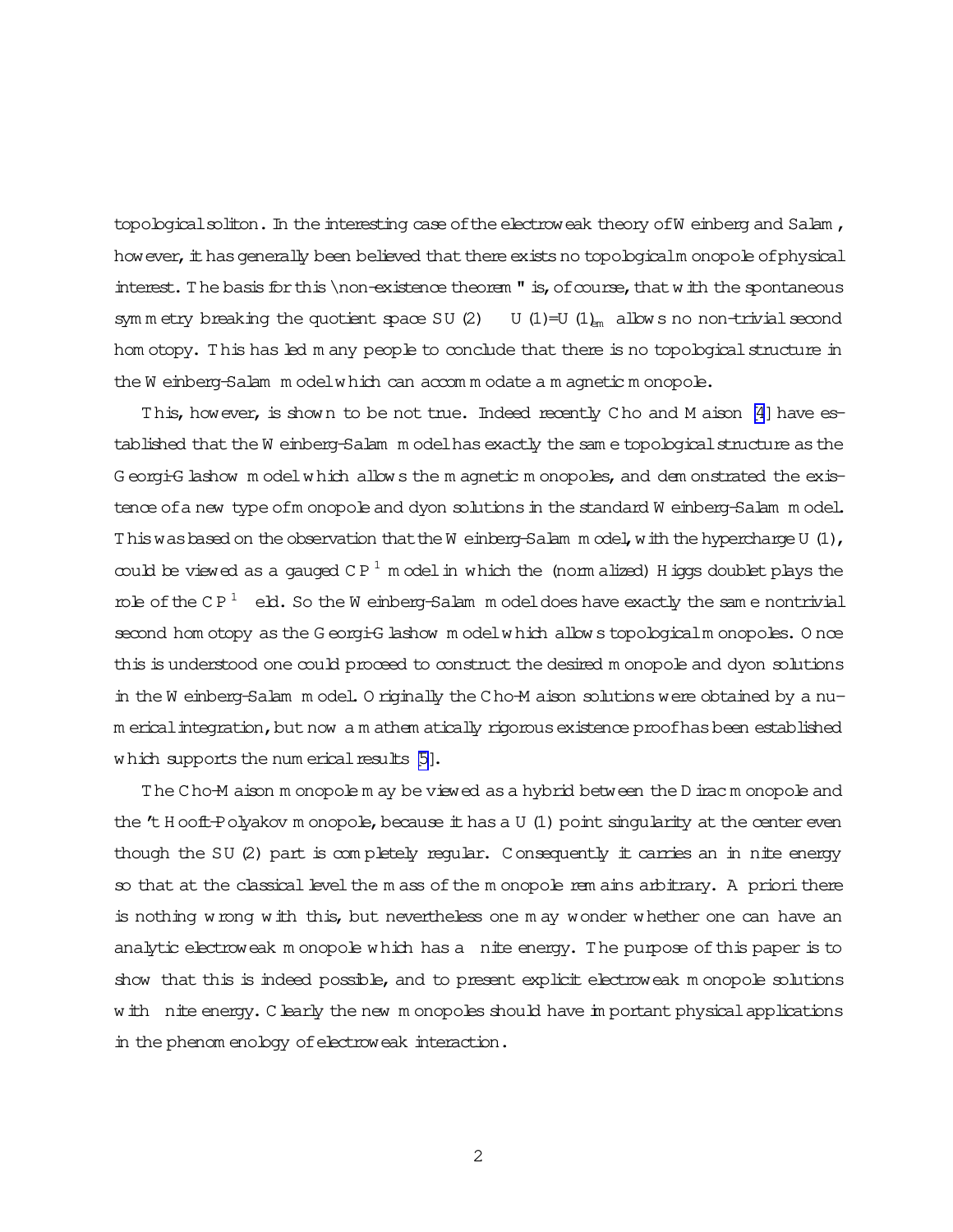## <span id="page-2-0"></span>II.M onopoles in W einberg-Salam M odel

Before we construct the nite energy m onopole solutions we m ust understand how one could obtain the in nite energy solutions rst. So we will brie y review the Cho-M aison solutions in the W einberg-Salam m odel. Let us start with the Lagrangian which describes (the bosonic sector of) the standard W einberg-Salam m odel

$$
L = \hat{p} \hat{j} - \frac{1}{2} \hat{k} \hat{k} \hat{k}
$$
\n
$$
= \hat{p} \hat{j} - \frac{1}{2} \hat{k} \hat{k} \hat{k} \hat{k}
$$
\n
$$
= \hat{p} \hat{k} \hat{k} \hat{k}
$$
\n
$$
= \hat{p} \hat{k} \hat{k}
$$
\n
$$
= \hat{p} \hat{k} \hat{k}
$$
\n
$$
= \hat{p} \hat{k} \hat{k}
$$
\n
$$
= \hat{p} \hat{k} \hat{k}
$$
\n
$$
= \hat{p} \hat{k} \hat{k}
$$
\n
$$
= \hat{p} \hat{k}
$$
\n
$$
= \hat{p} \hat{k}
$$
\n
$$
= \hat{p} \hat{k}
$$
\n
$$
= \hat{p} \hat{k}
$$
\n
$$
= \hat{p} \hat{k}
$$
\n
$$
= \hat{p} \hat{k}
$$
\n
$$
= \hat{p} \hat{k}
$$
\n
$$
= \hat{p} \hat{k}
$$
\n
$$
= \hat{p} \hat{k}
$$
\n
$$
= \hat{p} \hat{k}
$$
\n
$$
= \hat{p} \hat{k}
$$
\n
$$
= \hat{p} \hat{k}
$$
\n
$$
= \hat{p} \hat{k}
$$
\n
$$
= \hat{p} \hat{k}
$$
\n
$$
= \hat{p} \hat{k}
$$
\n
$$
= \hat{p} \hat{k}
$$
\n
$$
= \hat{p} \hat{k}
$$
\n
$$
= \hat{p} \hat{k}
$$
\n
$$
= \hat{p} \hat{k}
$$
\n
$$
= \hat{p} \hat{k}
$$
\n
$$
= \hat{p} \hat{k}
$$
\n
$$
= \hat{p} \hat{k}
$$
\n
$$
= \hat{p} \hat{k}
$$
\n
$$
= \hat{p} \hat{k}
$$
\n
$$
= \hat{p} \hat{k}
$$
\n
$$
= \hat{p} \hat{k}
$$
\n
$$
= \hat{p} \hat{k}
$$
\n
$$
= \hat{p} \hat{k}
$$
\n
$$
= \
$$

$$
\hat{D} = \begin{pmatrix} g & g^{0} \\ \frac{1}{2} & A & \frac{1}{2}B \\ 0 & 0 & 0 \end{pmatrix} = D \begin{pmatrix} g^{0} \\ \frac{1}{2}B \\ 0 & 0 \end{pmatrix}
$$
\n
$$
\hat{D} = \begin{pmatrix} g & g^{0} \\ \frac{1}{2}B \\ 0 & 0 \end{pmatrix} = \begin{pmatrix} g^{0} \\ \frac{1}{2}B \\ 0 & 0 \end{pmatrix} = D \begin{pmatrix} g^{0} \\ \frac{1}{2}B \\ 0 & 0 \end{pmatrix}
$$

where is the H iggs doublet, F and G are the gauge eld strengths of SU (2) and U (1) with the potentials A and B , and g and  $g^0$  are the corresponding coupling constants. N otice that D describes the covariant derivative of the SU (2) subgroup only. From (2.1) one hasthe following equations ofm otion

 $\hat{D} \hat{D}$  ) =  $\hat{Y}$   $\hat{Z}$ ;

$$
D F = j = i\frac{g^h}{2} \times \hat{D} \times \hat{D} \times \hat{J}
$$
 (2.2)

$$
Q G = k = i \frac{g^{0h}}{2} Y \phi^{0} \phi^{0} \phi^{0} \phi^{1}.
$$

N ow we choose the following static spherically symmetric ansatz

$$
= \frac{1}{P} (r) (\; ; \; \cdot \; )
$$
\n
$$
= \frac{1}{10} \sin (-2) e^{i\theta} \quad \frac{1}{A} \; ; \quad \hat{ } = \; y = \hat{ } \; ;
$$
\n
$$
\cos (-2)
$$

$$
A = \frac{1}{g} A(r) \uparrow (g t + \frac{1}{g} (f(r) 1) \uparrow (g \uparrow)
$$
 (2.3)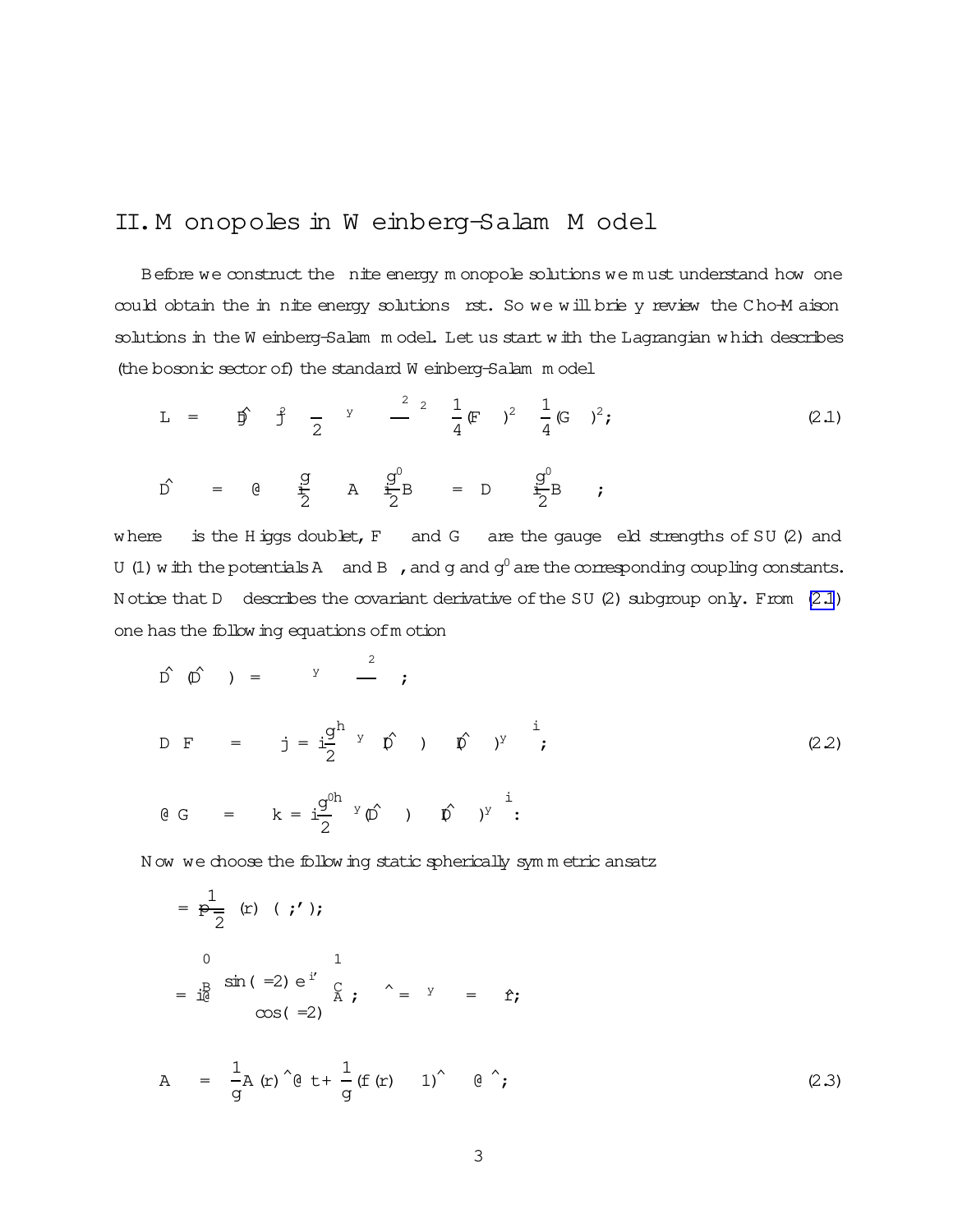<span id="page-3-0"></span>B = 
$$
\frac{1}{g^0} B(r) \theta t \frac{1}{g^0} (1 \cos) \theta'
$$
;

where  $(t; r; t')$  are the spherical coordinates. Notice that the apparent string singularity abng the negative z-axis in and B is a pure gauge artifact which can easily be rem oved w ith a hypercharge U (1) gauge transform ation. Indeed one can easily exociate the string by m aking the hypercharge U (1) bundle non-trivial  $[2]$ . So the above ansatz describes a m ost general spherically symmetric ansatz of a SU (2) U (1) dyon. Here we emphasize the importance of the non-trivial U (1) degrees of freedom to make the ansatz spherically sym m etric. W ithout the extra U (1) the H iggs doublet does not allow a spherically sym m etric ansatz. This is because the spherical symm etry for the gauge eld involves the embedding of the radial isotropy group  $SO(2)$  into the gauge group that requires the H iggs eld to be invariant under the U (1) subgroup of SU (2). This is possible with a H iggs triplet, but not w ith a H iggs doublet  $[6]$ . In fact, in the absence of the hypercharge U (1) degrees of freedom, the above ansatz describes the SU  $(2)$  sphaleron which is not spherically symmetric  $[7]$ . The situation changes with the inclusion of the extra hypercharge  $U(1)$  in the standard model, which can compensate the action of the U  $(1)$  subgroup of SU  $(2)$  on the H iggs eld.

The spherically symmetric ansatz (2.3) reduces the equations of motion to

$$
f = \frac{f^2}{r^2} - \frac{1}{f} = \frac{g^2}{4} - \frac{2}{3} + \frac{2}{3} = \frac{f^2}{4} - \frac{1}{4} + \frac{2}{5} - \frac{2f^2}{3} = \frac{1}{4} - \frac{2f^2}{4} + \frac{2}{5} - \frac{2f^2}{3} = \frac{g^2}{4} - \frac{2}{5} + \frac{2}{5} - \frac{2f^2}{4} = \frac{g^2}{4} - \frac{2}{5} + \frac{2}{5} = \frac{g^2}{4} - \frac{2}{5} + \frac{2}{5} = \frac{g^2}{4} - \frac{2}{5} - \frac{2}{5} + \frac{2}{5} = \frac{2}{5} - \frac{2}{5} + \frac{2}{5} = \frac{2}{5} - \frac{2}{5} + \frac{2}{5} = \frac{2}{5} - \frac{2}{5} + \frac{2}{5} = \frac{2}{5} - \frac{2}{5} + \frac{2}{5} = \frac{2}{5} - \frac{2}{5} + \frac{2}{5} = \frac{2}{5} - \frac{2}{5} + \frac{2}{5} = \frac{2}{5} - \frac{2}{5} + \frac{2}{5} = \frac{2}{5} - \frac{2}{5} + \frac{2}{5} = \frac{2}{5} - \frac{2}{5} + \frac{2}{5} = \frac{2}{5} - \frac{2}{5} + \frac{2}{5} = \frac{2}{5} - \frac{2}{5} + \frac{2}{5} = \frac{2}{5} - \frac{2}{5} = \frac{2}{5} - \frac{2}{5} = \frac{2}{5} - \frac{2}{5} = \frac{2}{5} - \frac{2}{5} = \frac{2}{5} - \frac{2}{5} = \frac{2}{5} - \frac{2}{5} = \frac{2}{5} - \frac{2}{5} = \frac{2}{5} - \frac{2}{5} = \frac{2}{5} - \frac{2}{5} = \frac{2}{5} - \frac{2}{5} = \frac{2}{5} - \frac{2}{5} = \frac{2}{5} - \frac{2}{5} = \frac{2}{5} - \frac{2}{5} = \frac{2}{5} - \frac{2}{5} = \frac{2}{5} - \frac{2}{5} = \frac{2}{5} - \
$$

The sm oothness of the solution requires the follow ing boundary conditions near the origin,

$$
f' \quad 1 + \quad {}_{1}r^{2};
$$
\n
$$
f' \quad {}_{1}r;
$$
\n
$$
A' \quad a_{1}r;
$$
\n
$$
B' \quad b_{0} + b_{1}r;
$$
\n
$$
(2.5)
$$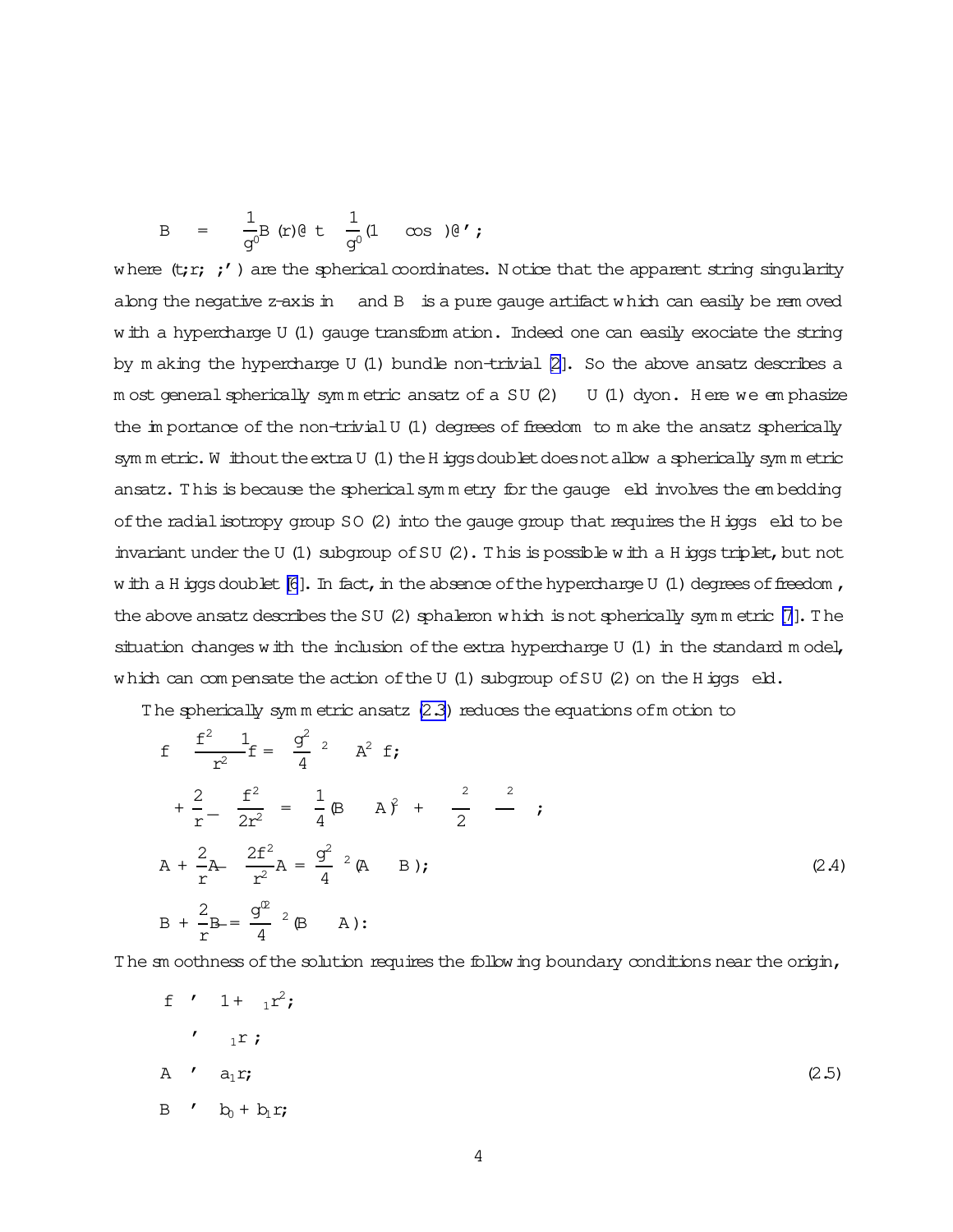<span id="page-4-0"></span>where =  $(1 + \sqrt{3})=2.0$  n the other hand asymptotically the niteness of energy requires the following condition,

f f 
$$
f_1 \exp(-r)
$$
;  
\n
$$
\int_{0}^{r} \frac{\exp(-\frac{R_1}{2}r)}{r}
$$
\nA  $f$   $A_0 + \frac{A_1}{r}$ ;  
\nB  $f$   $A + B_1 \frac{\exp(-r)}{r}$ ;  
\n $\int_{0}^{r} \frac{\exp(-r)}{r} dr$ 

where  $_0 = \frac{4}{2^2}$ ,  $= \frac{4}{(9_0)^2} = 4$   $\frac{A_0^2}{4}$ , and  $= \frac{4}{(9^2 + 9^2)} = 2$ . Notice that asymptotically  $B$  (r)  $m$  ust approaches to  $A$  (r)  $w$  ith an exponential dam ping.

To determ ine the electric and m agnetic charge of the dyon we now perform the following gauge transform ation on (2.3)

$$
P = U = \frac{B}{6} \begin{bmatrix} 0 & 1 \\ 0 & 2 \\ 1 & 1 \end{bmatrix}
$$
 (2.7)

0  
\n
$$
U = i\frac{B}{d}
$$
  $\cos(-2)$   $\sin(-2)e^{i}$   $\frac{C}{A}$ 

and nd that in this unitary gauge

A   
\n
$$
A = \frac{1}{g} \oint_{\theta}^{B} f(r) (\sin' \theta + \sin \cos' \theta') \bigg|_{A}^{B}
$$
\n
$$
= \frac{1}{g} \oint_{\theta}^{B} f(r) (\cos' \theta + \sin \sin' \theta') \bigg|_{A}^{C}
$$
\n
$$
= \frac{1}{g} \oint_{\theta}^{B} f(r) (\cos' \theta + \sin \cos' \theta') \bigg|_{A}^{C}
$$
\n
$$
= \frac{1}{g} \oint_{\theta}^{B} f(r) (\cos' \theta + \sin \cos' \theta') \bigg|_{A}^{C}
$$
\n
$$
= \frac{1}{g} \oint_{\theta}^{B} f(r) (\cos' \theta + \sin \cos' \theta') \bigg|_{A}^{C}
$$
\n
$$
= \frac{1}{g} \oint_{\theta}^{B} f(r) (\cos' \theta + \sin' \cos' \theta') \bigg|_{A}^{C}
$$
\n
$$
= \frac{1}{g} \oint_{\theta}^{B} f(r) (\cos' \theta + \sin' \cos' \theta') \bigg|_{A}^{C}
$$
\n
$$
= \frac{1}{g} \oint_{\theta}^{B} f(r) (\cos' \theta + \sin' \cos' \theta') \bigg|_{A}^{C}
$$
\n
$$
= \frac{1}{g} \oint_{\theta}^{B} f(r) (\cos' \theta + \sin' \cos' \theta') \bigg|_{A}^{C}
$$
\n
$$
= \frac{1}{g} \oint_{\theta}^{B} f(r) (\cos' \theta + \sin' \cos' \theta') \bigg|_{A}^{C}
$$
\n
$$
= \frac{1}{g} \oint_{\theta}^{B} f(r) (\cos' \theta + \sin' \cos' \theta') \bigg|_{A}^{C}
$$
\n
$$
= \frac{1}{g} \oint_{\theta}^{B} f(r) (\cos' \theta + \sin' \cos' \theta') \bigg|_{A}^{C}
$$
\n
$$
= \frac{1}{g} \oint_{\theta}^{B} f(r) (\cos' \theta + \sin' \cos' \theta') \bigg|_{A}^{C}
$$
\n
$$
= \frac{1}{g} \oint_{\theta}^{B} f(r) (\cos' \theta + \sin' \cos' \theta') \bigg|_{A}^{C}
$$

So expressing the electrom agnetic potentialA and the neutral potentialZ with the Weinberg angle  $_w$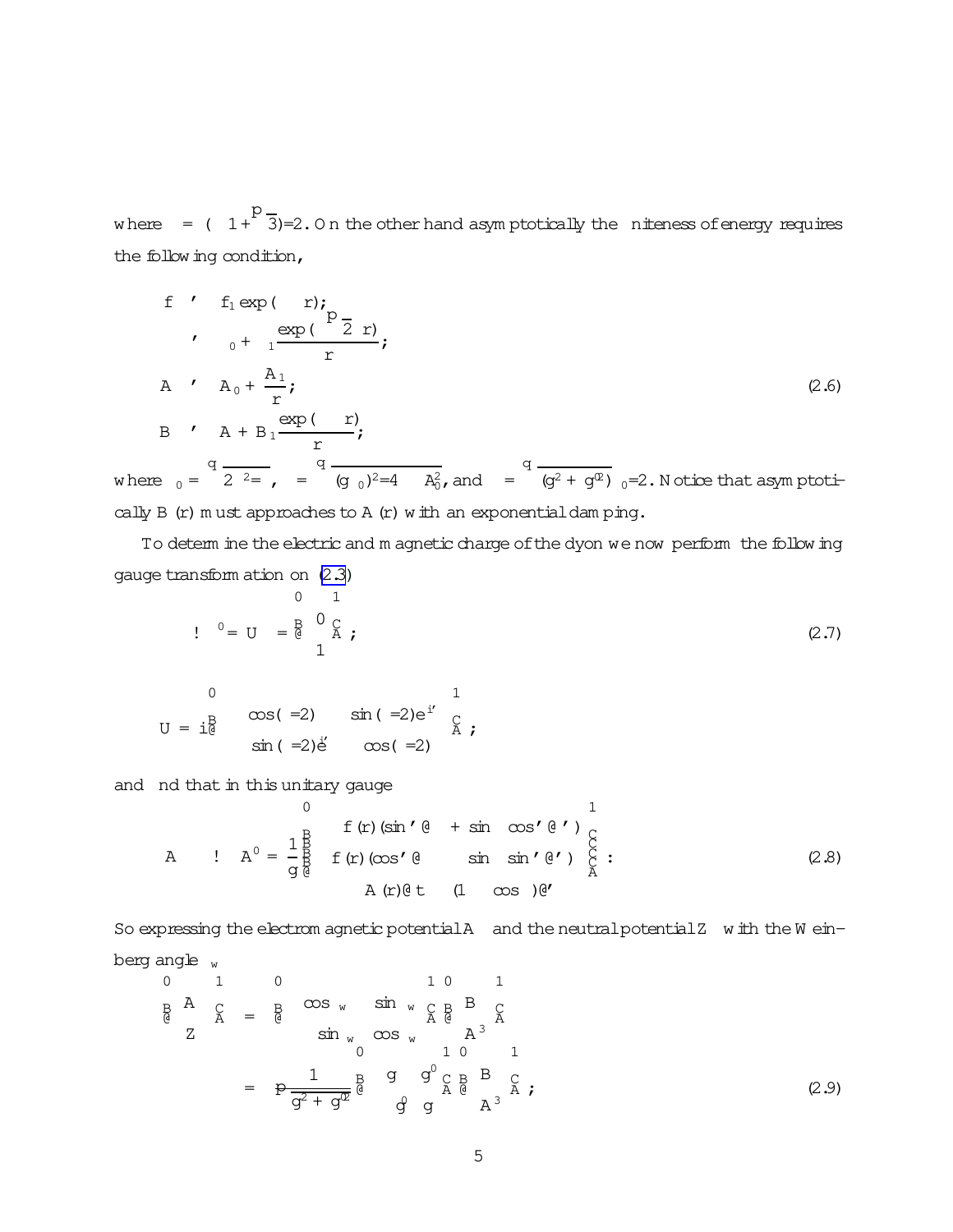we have

$$
A = e \frac{1}{g^{2}} A + \frac{1}{g^{2}} B \theta t \frac{1}{e} (1 \cos \theta') \theta';
$$
  
\n
$$
Z = \frac{e}{gg^{0}} (B \quad A) \theta t;
$$
\n(2.10)

where e is the electric charge

$$
e = \frac{p \frac{qq^0}{q^2 + q^2}} = g \sin w
$$

From this one has the following electrom agnetic charges of the dyon

$$
q_{e} = 4 e r^{2} \frac{1}{g^{2}} A + \frac{1}{g^{2}} B - \frac{4}{e} A_{1}
$$
  

$$
= \frac{8}{e} \sin^{2} w f^{2} A dr;
$$
  

$$
q_{n} = \frac{4}{e} :
$$
 (2.11)

A  $\text{Iso}$ , from the asymptotic condition  $(2.6)$  we conclude that our dyon does not carry any neutral charge,

$$
Z_e = \frac{4 e^{h}}{gg^{0}} r^2 (B - A) \Big|_{r=1}^{i} = 0; \qquad (2.12)
$$

which is what one should have expected.

W ith the boundary conditions one can integrate  $(2.4)$  and nd the Cho-M aison dyon solution shown in Fig[.1](#page-6-0) [\[4](#page-20-0)]. The regular part of the solution looks very much like the well-known Prasad-Sommer eld solution of the Julia-Zee dyon [\[8\]](#page-20-0). But there is a crucial dierence. The Cho-M aison dyon now has a non-trivial B A, which represents the nonvanishing neutral Z boson content of the dyon as shown by  $(2.10)$ . To understand the behavior of the solutions, rem em ber that the m ass of the W and Z bosons are given by M  $_W$  = g  $_0$ =2 and M  $_Z$  =  $\frac{p}{g^2 + g^2}$   $\frac{1}{g^2 + g^2}$  and them ass of Higgs boson is given by M  $_{\rm H}$  = p  $\frac{z}{q} = \frac{1}{q} \frac{q^2 + q^2}{q^2}$  o=2, and them ass of H iggs boson is given by M  $_H$  =  $\frac{1}{q}$  2. This con m sthat  $(M_W)^2$   $(M_0)^2$  and M  $_H$  determ ines the exponentialdam ping off and , and M  $_Z$  determ ines the exponential dam ping of B  $_A$ , to their vacuum expectation values asym ptotically. These are exactly what one would have expected.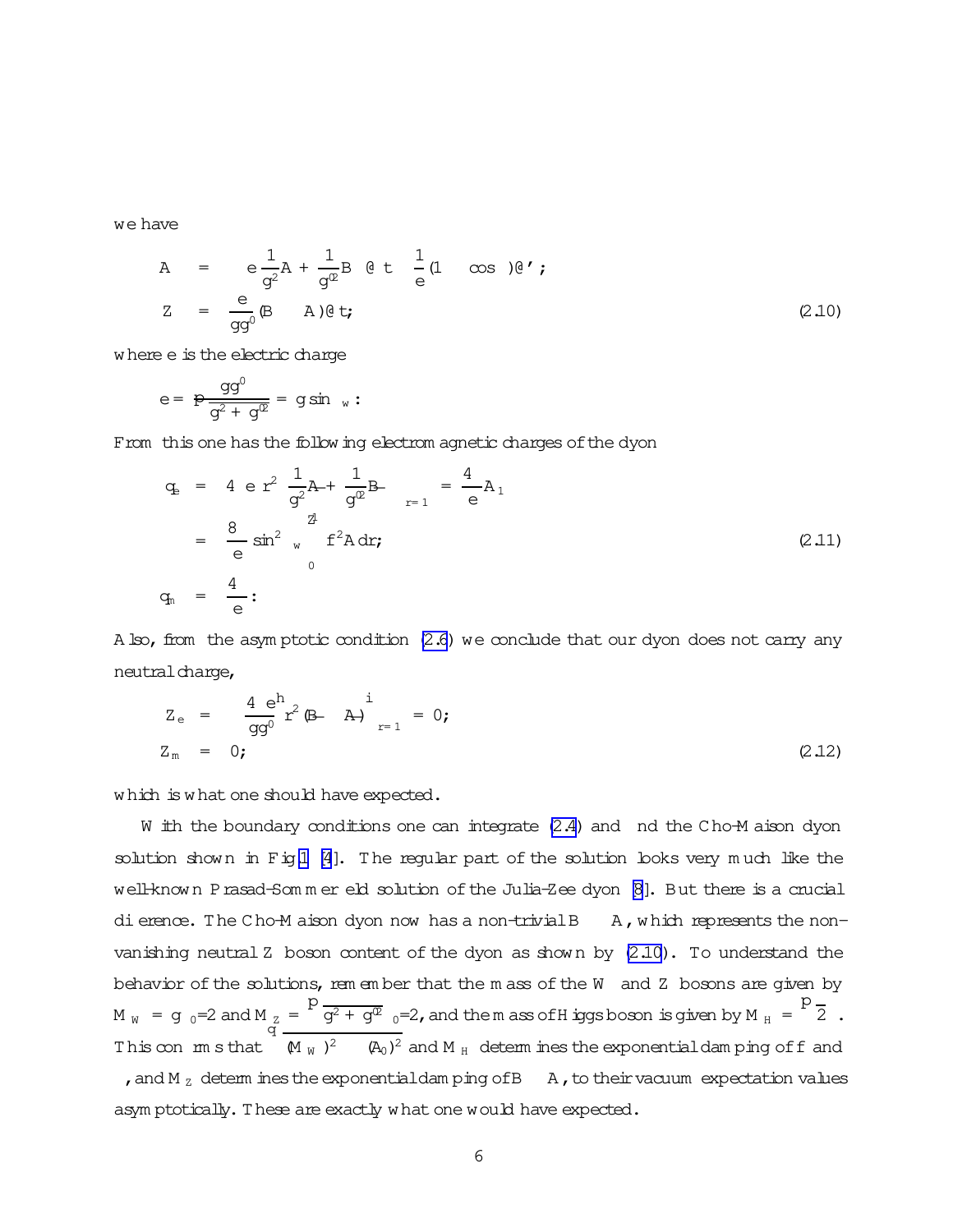<span id="page-6-0"></span>

Figure 1: The Cho-M aison dyon solution. Here Z  $(r) = B(r)$ A (r) and we have chosen  $\sin^2$  w = 0.2325, =  $g^2$  = M  $_A^2$  = 2M  $_W^2$  = 0.5, and A  $_0$  = M  $_W$  = 2.

W ith the ansatz  $(2.3)$  the energy of the dyon is given by

$$
E = E_0 + E_1;
$$
\n
$$
E_0 = \frac{2}{g^2} \frac{d\mathbf{r}}{\mathbf{r}^2} \frac{g^2}{g^2} + (1 - f^2)^2 ;
$$
\n
$$
E_1 = \frac{4}{g^2} \frac{d\mathbf{r}}{\mathbf{r}^2} \frac{g^2}{2} (\mathbf{r} - \mathbf{r}^2) + \frac{g^2}{4} f^2 \mathbf{r}^2 + \frac{g^2 r^2}{8} (\mathbf{B} - \mathbf{A})^2 + \frac{g^2 r^2}{2} \frac{2}{2} - \frac{2}{2}
$$
\n
$$
+ (f^2)^2 + \frac{1}{2} (r^2 + \frac{g^2}{2g^2} (r^2 + \frac{g^2}{2g^2} (r^2 + \mathbf{A})^2) + f^2 \mathbf{A}^2 ;
$$
\n(2.13)

Now with the boundary conditions (2.5) and (2.6) one could easily nd that  $E_1$  is nite. As for E<sub>0</sub> we can m in im ize it with the boundary condition f (0) = 1, but even with this E<sub>0</sub> becomes in nite. Of course the origin of this in nite energy is obvious, which is precisely due to them agnetic singularity at the origin. Thism eans that one can not predict them ass of dyon. It rem ains arbitrary at the classical level.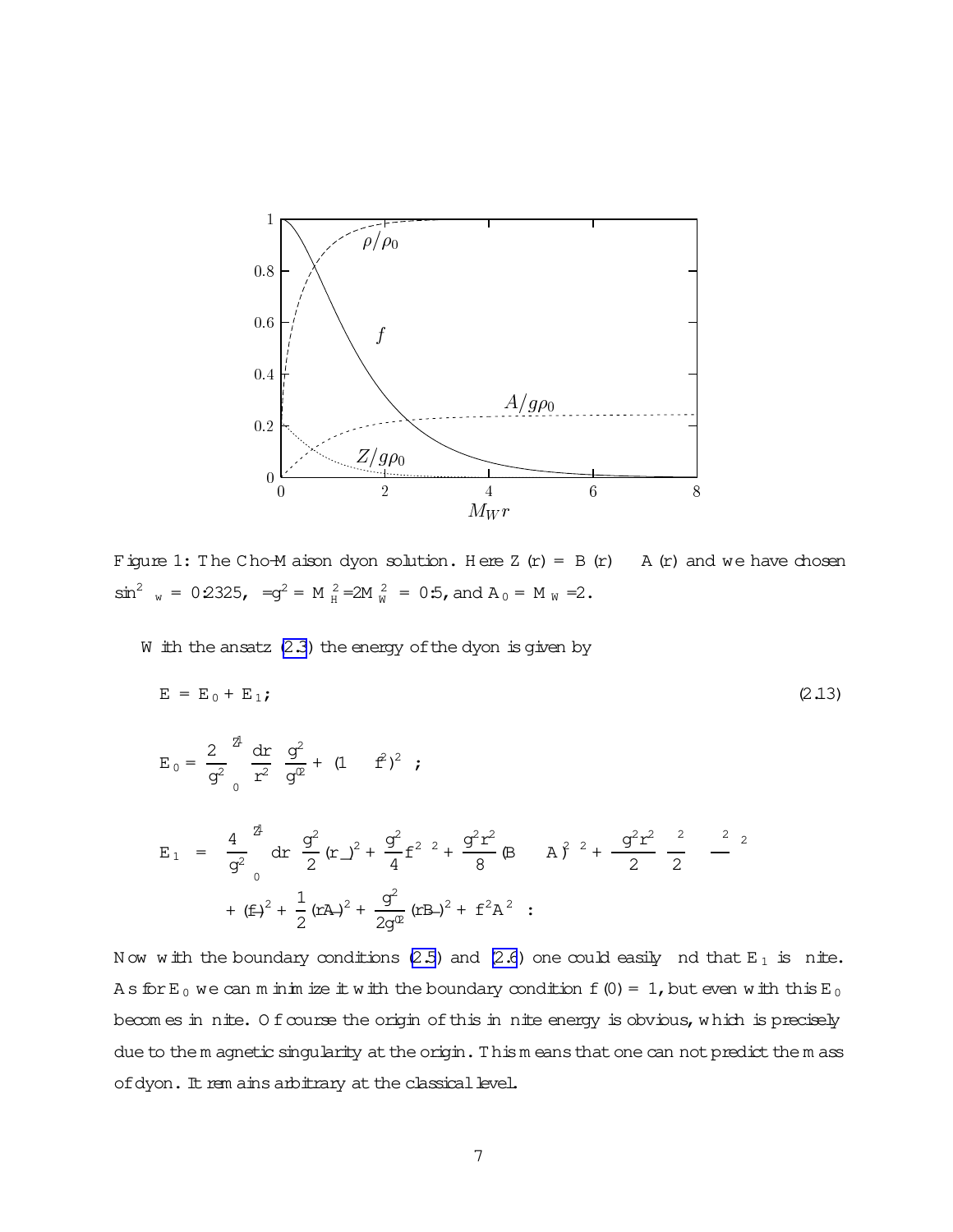### III.A nalytic Solutions

At this stage onem ay ask whether there is any way to m ake the energy of the Cho-M aison solutions nite. A simple way to make the energy nite is to introduce the gravitational interaction [\[9](#page-20-0)]. But the gravitational interaction is not likely rem ove the singularity at the origin, and one m ay still wonder if there is any way to reqularize the Cho-M aison solutions. In this section we will show that this is indeed possible, and discuss how one can construct the m onopole and dyon solutions explicitly which have not only a nite energy but also analytic everywhere.

To do this we rst notice that a non-A belian gauge theory in general is nothing but a special type of an A belian gauge theory which has a well-de ned set of charged vector elds as its source. This must be obvious, but this trivial observation rem inds us the fact that the nite energy non-Abelian m onopoles are really nothing but the Abelian m onopoles whose singularity is regularized by the charged vector elds. From this perspective one can try to m ake the energy of the above solutions nite by introducing additional interactions and/or charged vector elds. In the followings we willpresent two ways which allow us to achieve this goal along this line, and construct analytic electroweak m onopole and dyon solutions with nite energy.

### A .E lectrom agnetic R egularization

Rem em berthat the origin of the in nite energy of the Cho-M aison solutions is the m agnetic singularity of U  $(1)_{em}$  at the origin. We could try to regularize this singularity with a judicious choice of an extra electrom agnetic interaction of the charged vector eld with the A belian m onopole. This regularization would provide a m ost econom ic way to m ake the energy of the Cho-M aison solution nite, because here we could use the already existing W boson without introducing a new source.

To show that this is indeed possible we rst notice that in the unitary gauge the La-

8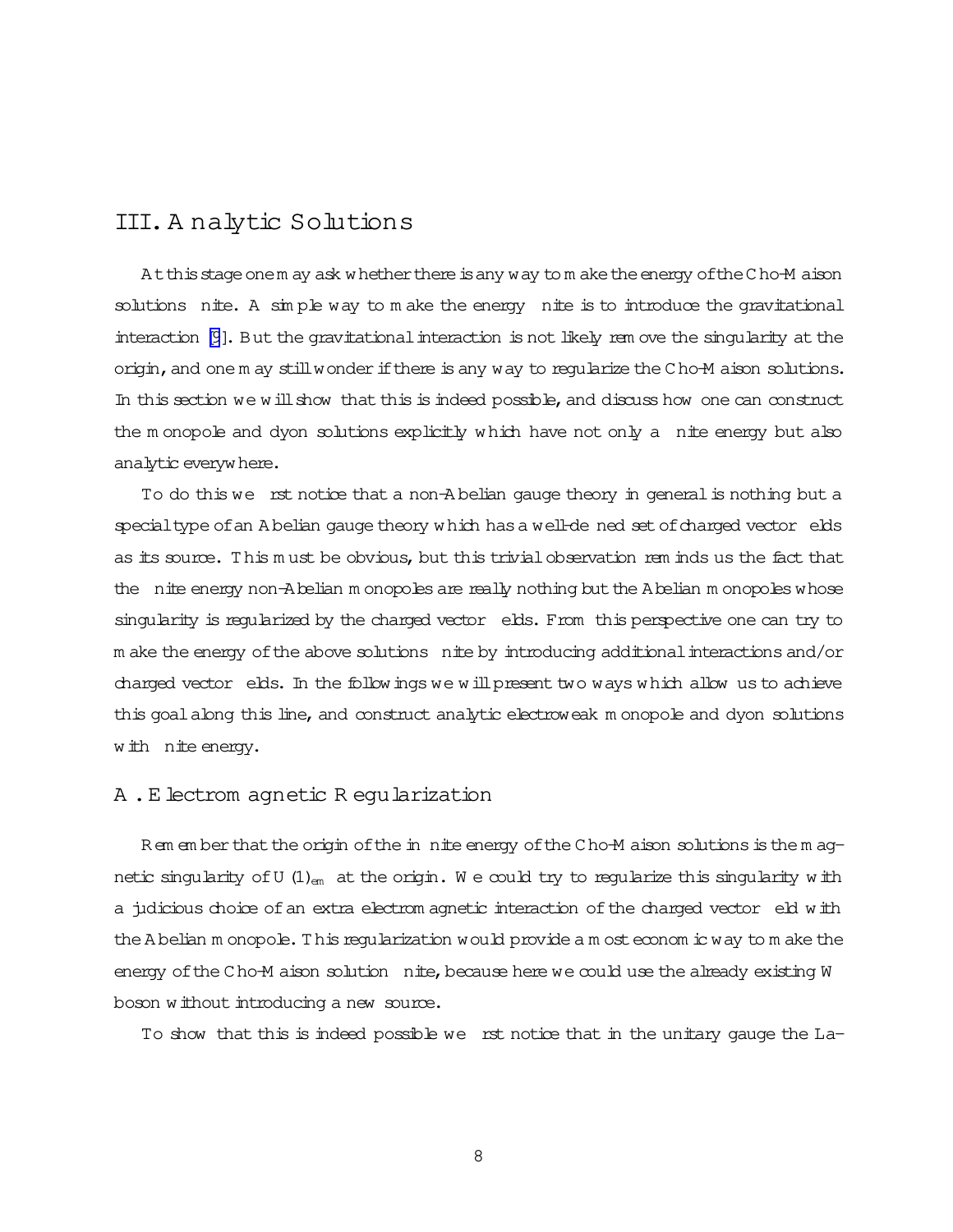<span id="page-8-0"></span>grangian  $(2.1)$  can be written as

$$
L = \frac{1}{4}F^{2} \frac{1}{4}G^{2} \frac{1}{2}D W D W \hat{f}
$$
  
+ igF W W +  $\frac{1}{4}g^{2}(W W W W)^{2}$   

$$
\frac{1}{2}(Q)^{2} \frac{1}{4}2 g^{2}W W + \frac{1}{2}(g^{0}B gA)^{2} \frac{1}{2} \frac{1}{2} \frac{1}{2} (3.1)
$$

where

$$
W = \frac{1}{P} (A^{1} + iA^{2});
$$
  

$$
A = A^{3};
$$
  

$$
D W = (Q + iQA)W :
$$

This Lagrangian describes the dynam ics of two U (1) gauge elds A and B interacting with a charged vector eld W and a real scalar eld . Notice that in the unitary gauge the spherically symmetric ansatz  $(2.3)$  is written as

$$
W = \frac{\text{i f}(r)}{g^2} e^{\text{i'}} \left(0 + \text{i} \sin \theta' \right);
$$
  
\n
$$
A = \frac{1}{g} A(r) \theta t \frac{1}{g} (1 - \cos \theta') ;
$$
  
\n
$$
B = \frac{1}{g^0} B(r) \theta t \frac{1}{g^0} (1 - \cos \theta') ;
$$
  
\n(32)

which must be clear from  $(2.8)$ .

To regularize the Cho-M aison dyon, we now introduce an extra interaction  $L_1$  to  $(3.1)$ ,

$$
L_1 = i \text{ gF} \quad W \quad W + \frac{1}{4} g^2 (W \quad W \quad W \quad W)^2;
$$
 (3.3)

where and are arbitrary constants. W ith this additional interaction the energy of system is given by

$$
E = E_0^0 + E_1;
$$
 (3.4)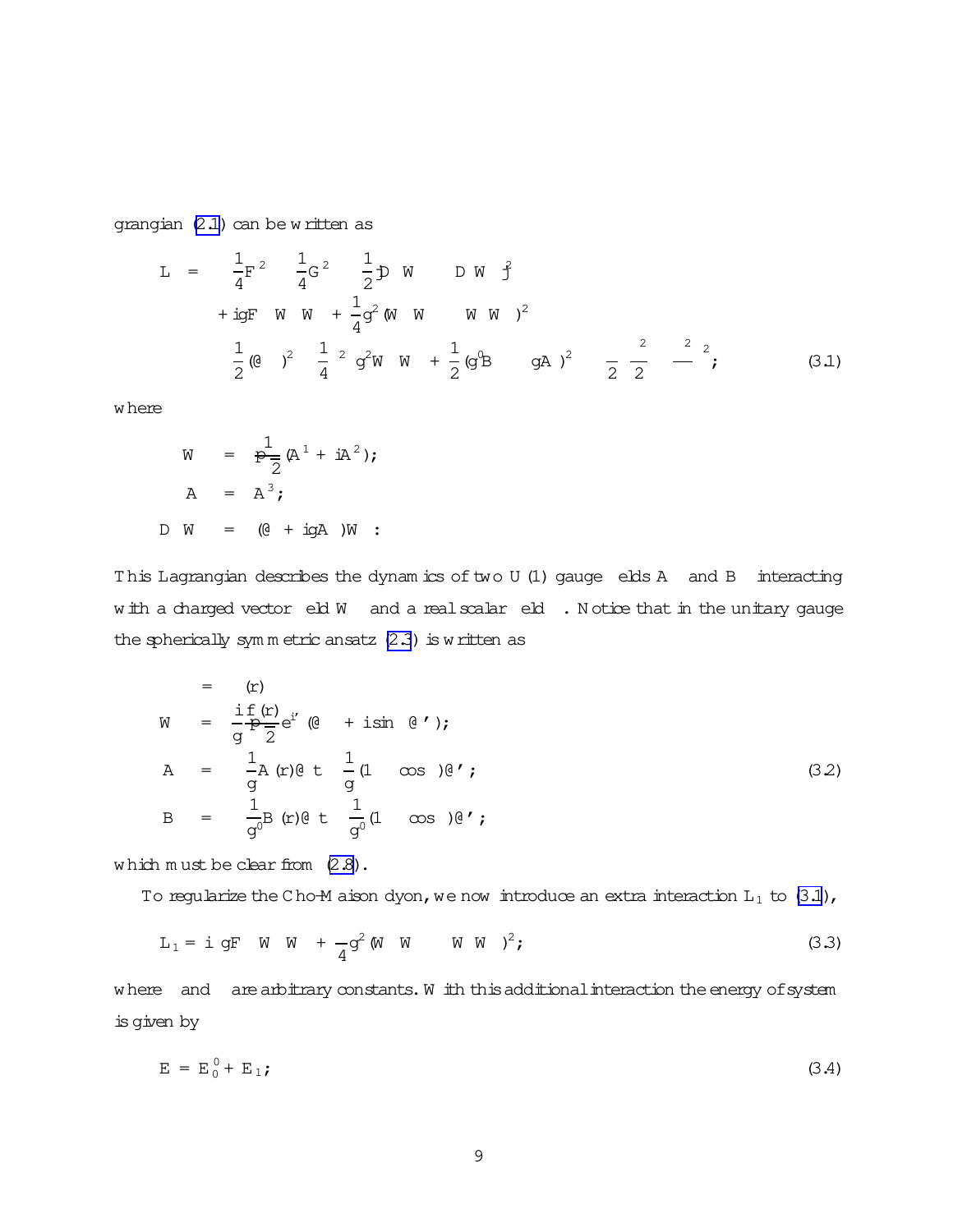<span id="page-9-0"></span>where now  $E_0^0$  is given by

$$
E_0^0 = \frac{2}{g^2} \frac{dr}{r^2} \frac{g^2}{g^2} + 1 \quad 2(1 + r^2)f^2 + (1 + r^4)f^4 \quad (3.5)
$$

N otice that with  $\sigma = 0$ , E  $_0^0$  reduces to E  $_0$  and becomes in nite. C learly, for the energy [\(3.4\)](#page-8-0) to be nite,  $E_0^0$  must be free not only from the O (1=r<sup>2</sup>) singularity but also O (1=r) singularity at the origin. This requires us to have

$$
1 + \frac{g^{2}}{g^{2}} \t 2(1 + )f^{2}(0) + (1 + )f^{4}(0) = 0;
$$
  
(1 + )f (0) (1 + )f<sup>3</sup> (0) = 0: (3.6)

Thus we arrive at the following condition in order to have a nite energy

$$
\frac{(1 + \varepsilon)^2}{1 + \varepsilon} = 1 + \frac{g^2}{g^{\mathfrak{D}}} = \frac{1}{\sin^2 \varepsilon},
$$
\n(3.7)

from which we have

$$
f(0) = \frac{1}{(1 + 1)\sin^2 w}:
$$
 (3.8)

In general  $f(0)$  can assume an arbitrary value depending on the choice of  $\cdot$ . But notice that, except for  $f(0) = 1$ , the SU (2) gauge eld is not well-de ned at the origin. Thism eans that only when  $f(0) = 1$ , or equivalently only when  $=$  , the solution becomes analytic everywhere including the origin.

N ow, the equations of m otion that extrem ise the energy functional are given by

$$
f = \frac{(1 + )f^{2} (1 + )}{r^{2}} f = \frac{g^{2}}{4} {}^{2} \t A^{2} f;
$$
  
\n
$$
+ \frac{2}{r} - \frac{f^{2}}{2r^{2}} = \frac{1}{4} (\beta + A)^{2} + \frac{2}{2} \frac{2}{r};
$$
  
\n
$$
A + \frac{2}{r} A - \frac{2f^{2}}{r^{2}} A = \frac{g^{2}}{4} (\beta + B)^{2};
$$
  
\n
$$
B + \frac{2}{r} B = \frac{g^{2}}{4} (\beta + A)^{2} ;
$$
  
\n(3.9)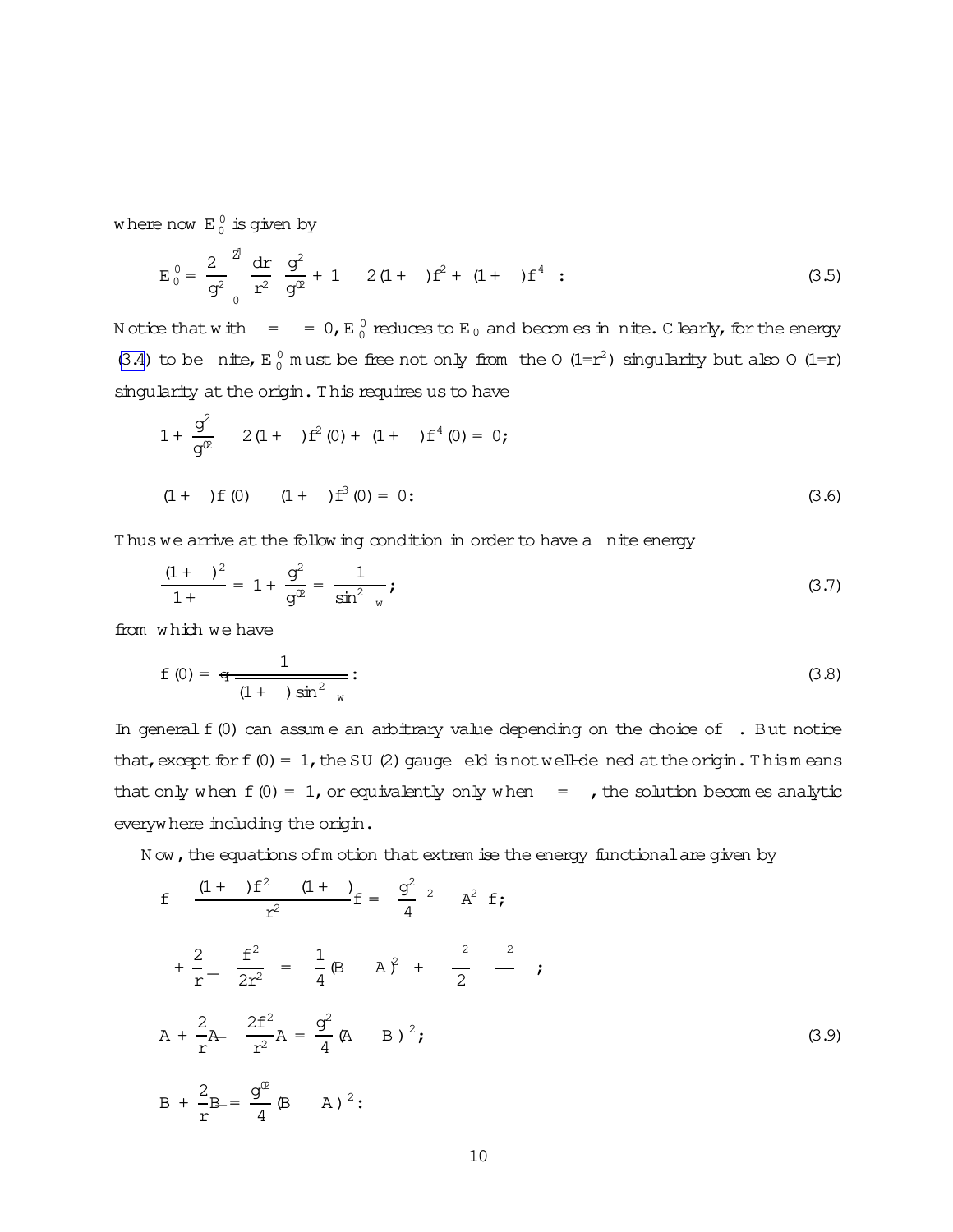<span id="page-10-0"></span>One could integrate this with the boundary conditions

$$
f(0) = 1 = \frac{q}{(1 + 0) \sin^2 w}
$$
; A(0) = 0; B(0) = b<sub>0</sub>; (0) = 0;

$$
f(1) = 0; A(1) = B(1) = A_0; (1) = 0;
$$
 (3.10)

N otice that since  $E_1$  contains the term  $r^2$  (B A  $\hat{f}$   $^2$ , one m ust have A (1) = B (1) to m ake the energy nite. M oreover notice that  $(3.9)$  is invariant under  $(A, B)$  ! (A; B). From this symmetry and the last two equations of  $(3.9)$  one can show that B  $(r)$  A  $(r)$  $0$  for all range  $[5]$ . This tells us that  $b_0$  can not be negative. The results of the num erical integration for the m onopole and dyon solution are shown in  $F$  is 2 and  $F$  is 3. Here we have chosen the experimental value of  $\sin^2$   $_{w}$  (= 0.2325), and assumed f (0) = 1 to quarantee the analyticity of the solution. It is really remarkable that the nite energy solutions look alm ost identical to the Cho-M aison solutions, even though they no longer have the singularity at the origin and analytic everywhere.

C learly the energy of the above solutions must be of the order of M  $_W$ . Indeed for the m onopole the energy can be expressed as

$$
E = \frac{4}{e^2} C \; (\; ; \sin^2 \; w \; ; \; = g^2) M_W \tag{3.11}
$$

where C the dim ensionless function of ,  $\sin^2$  , and  $=q^2$ . W ith f (0) = 1 and experimental value  $\sin^2$  w, C becomes slow ly varying function of  $=q^2$  with C = 0.540 for  $=q^2 = 0$ . This dem onstrates that the nite energy solutions can indeed be interpreted as the electroweak m onopole and dyon, and are really nothing but the reqularized Cho-M aison solutions which have a m ass of the electroweak scale.

It is interesting to notice that for them onopole solution we can nd the Bogom ol'nyi-type energy bound if we add an extra term  $L_2$  in the Lagrangian (3.1) and (3.3)

$$
L_2 = (1 + )^2 \sin^2 w \frac{1}{4} g^2 \frac{1}{w} W ; \qquad (3.12)
$$

Notice that this amounts to changing them ass of the W boson from g  $_0=2$  to  $(1+)$ e  $_0$ . In this case with  $(3.7)$  the energy functional in the P rasad-Som m er eld lim it = 0 becomes

$$
E = \int_{0}^{2} d^{3}x \frac{1}{2} D_{i}W_{j} D_{j}W_{i} \hat{f} + \frac{1}{2} \dot{I}(1 + )e_{i,jk}W_{j}W_{k} \frac{g}{2e} i_{jk}F_{jk}^{i_{2}}
$$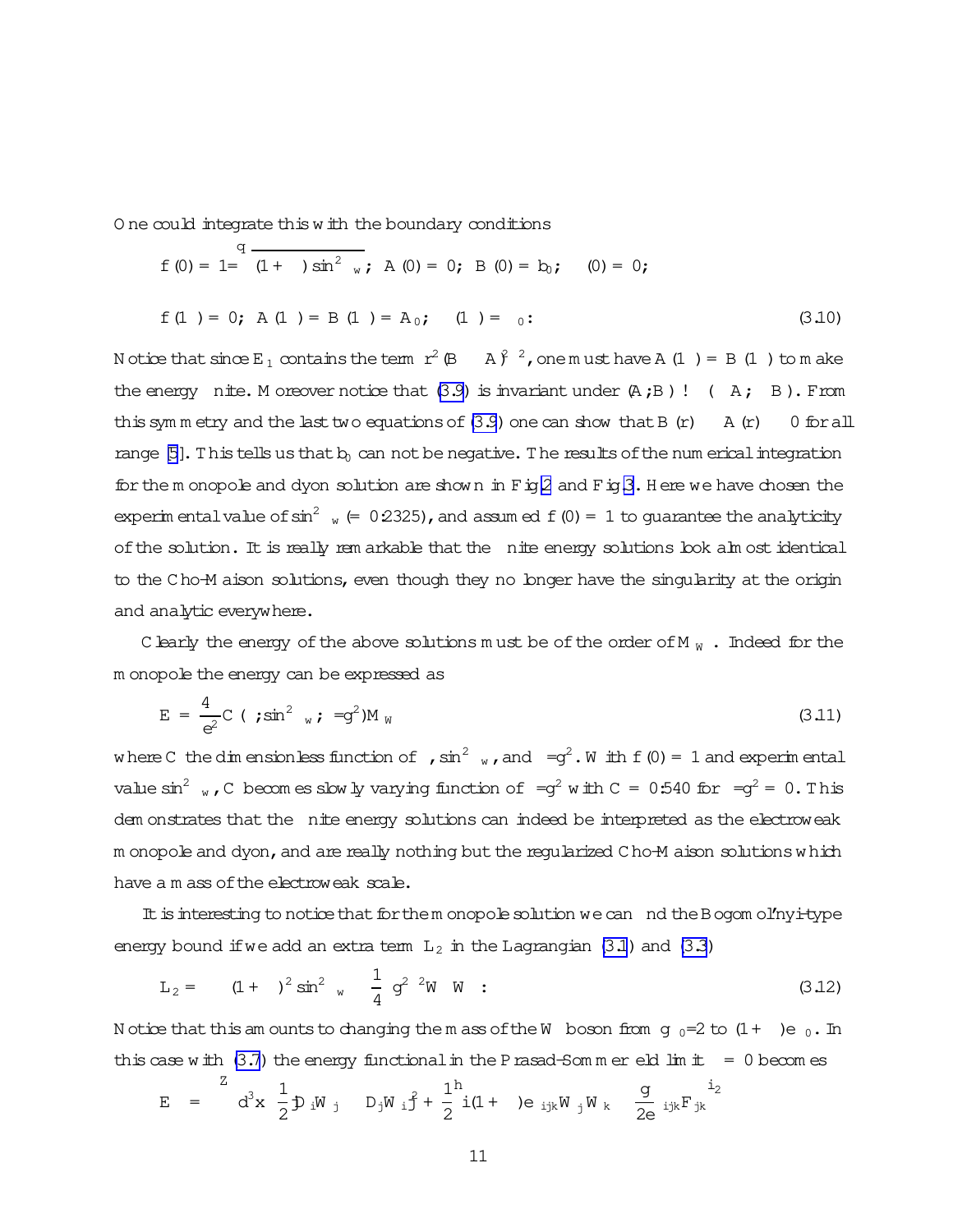<span id="page-11-0"></span>

Figure 2: The nite energy electroweak m onopole solution obtained with dierent values of  $=q^2 = 0$  (solid line), 0:5 (dashed line), and 4:5 (dotted line).



Figure 3: The electroweak dyon solution. The solid line represents the nite energy dyon and dotted line represents the Cho-M aison dyon, where we have chosen = $q^2$  = 0 and  $A_0 = M_W = 2.$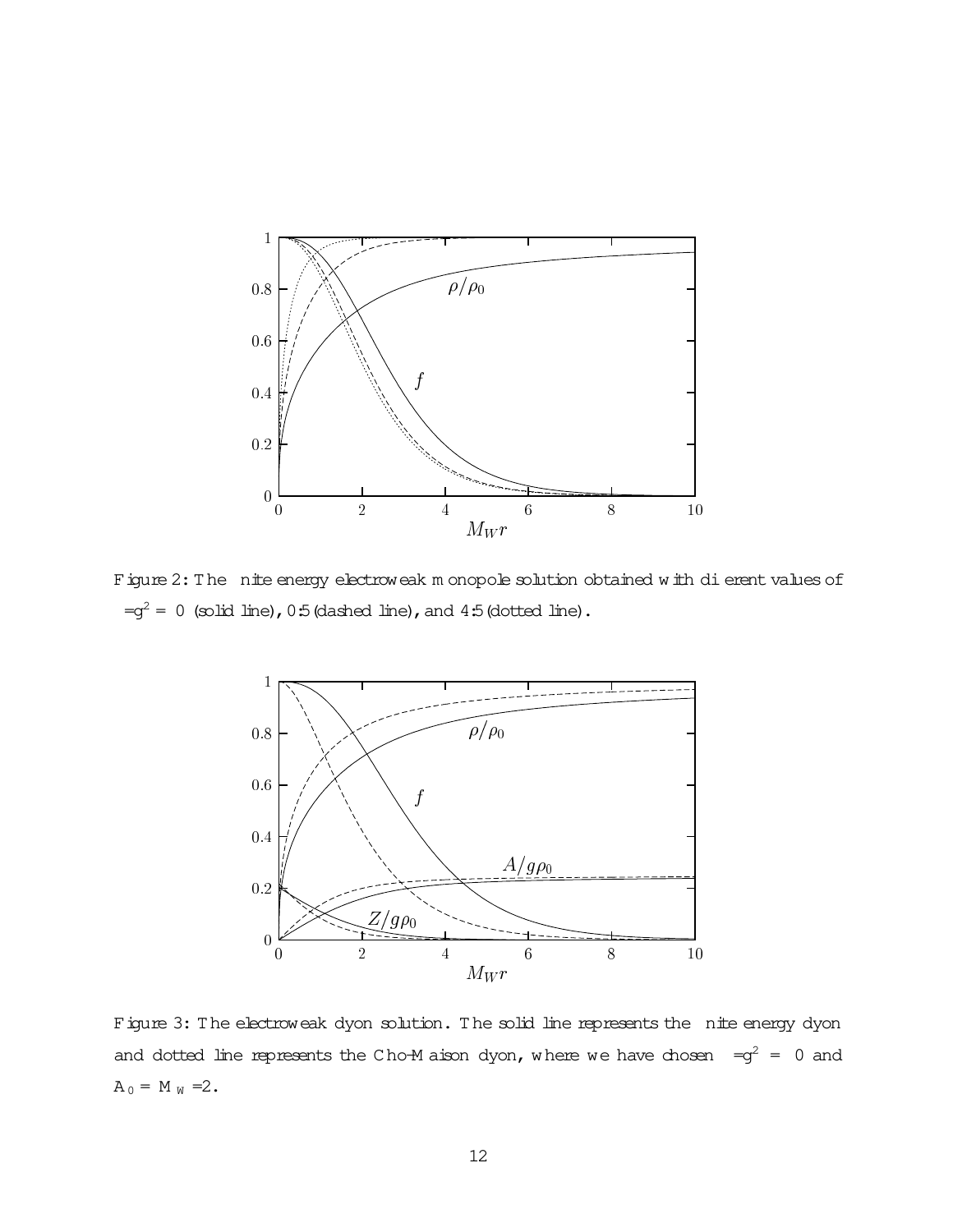<span id="page-12-0"></span>
$$
+\frac{1}{2}(\mathbf{Q}_{i})^{2} + (1 + )^{2}e^{2} {}^{2}j\mathbf{y}_{i} \mathbf{j}
$$
\n
$$
= d^{3}x \mathbf{i}_{jk}D_{j}W_{k} i(1 + )e W_{i} {}^{2}
$$
\n
$$
+\frac{1}{2}(\mathbf{Q}_{i} \mathbf{i}_{jk}i(1 + )e W_{j}W_{k} \frac{g}{2e}F_{jk} {}^{2}
$$
\n
$$
-\frac{1}{2}d^{3}x(\mathbf{Q}_{i} \mathbf{i}_{jk} \frac{g}{2}F_{jk} i(1 + )eW_{j}W_{k} {}^{j}
$$
\n
$$
-\frac{1}{2}d^{3}x(\mathbf{Q}_{i} \mathbf{i}_{jk} \frac{g}{2}F_{jk} i(1 + )e^{2}W_{j}W_{k} {}^{j}
$$
\n
$$
(\text{3.13})
$$

where we have used of the fact that  $q^2 \left( F_{ii} \right)^2 = q^2 \left( G_{ii} \right)^2$  which follows from the ansatz (3.2). The last integral gives a delta-function at the origin where  $= 0$  so that integral does not contribute. And the second integral can be converted to a surface integral at the spatial in nity where the second part ig<sup>2</sup> ik  $W_i W_k$  goes faster than 0 (1=r<sup>2</sup>), so that only the rst part contributes. Thus the energy of the m onopole is obviously bounded from below by

$$
E = \frac{1}{e} d^3 x \theta_i \frac{g}{2} i_{jk} F_{jk} \qquad (3.14)
$$

Furtherm ore this bound is saturated by the follow ing equation,

$$
i_{jk}D_{j}W_{k} \t i(1 + )e W_{i} = 0; \t h
$$
  
\n
$$
e_{i} \t i_{jk} i(1 + )e W_{j}W_{k} \t \frac{g}{2e}F_{jk}^{i} = 0; \t (3.15)
$$

which is very sim ilar to the well-known Bogom ol'nyi-Prasad-Sommer eld monopole equation of the Georgi-G lashow model. The rst order dierential equation is much more tractable than the second order eld equation, and also solves it autom atically.

Inserting the ansatz  $(3.2)$  into  $(3.15)$  we obtain the following Bogom ol'nyi-type equation

$$
f = e(1+) f = 0;
$$
  
\n
$$
-\frac{1}{er^{2}} 1 (1+) sin^{2} w f^{2} = 0;
$$
 (3.16)

Let us consider the upper sign in m ore detail. Near the origin, we have

f (r) 
$$
\frac{q}{(1 + \sin^2 w)} \text{ar}^{1+1}
$$
;  
\n $\frac{q}{(1 + \sin^2 w)} \text{ar}^{1}$ ;  
\n(r)  $\frac{2(1 + \sin^2 w)}{e^2}$ ar<sup>1</sup>;  
\n(3.17)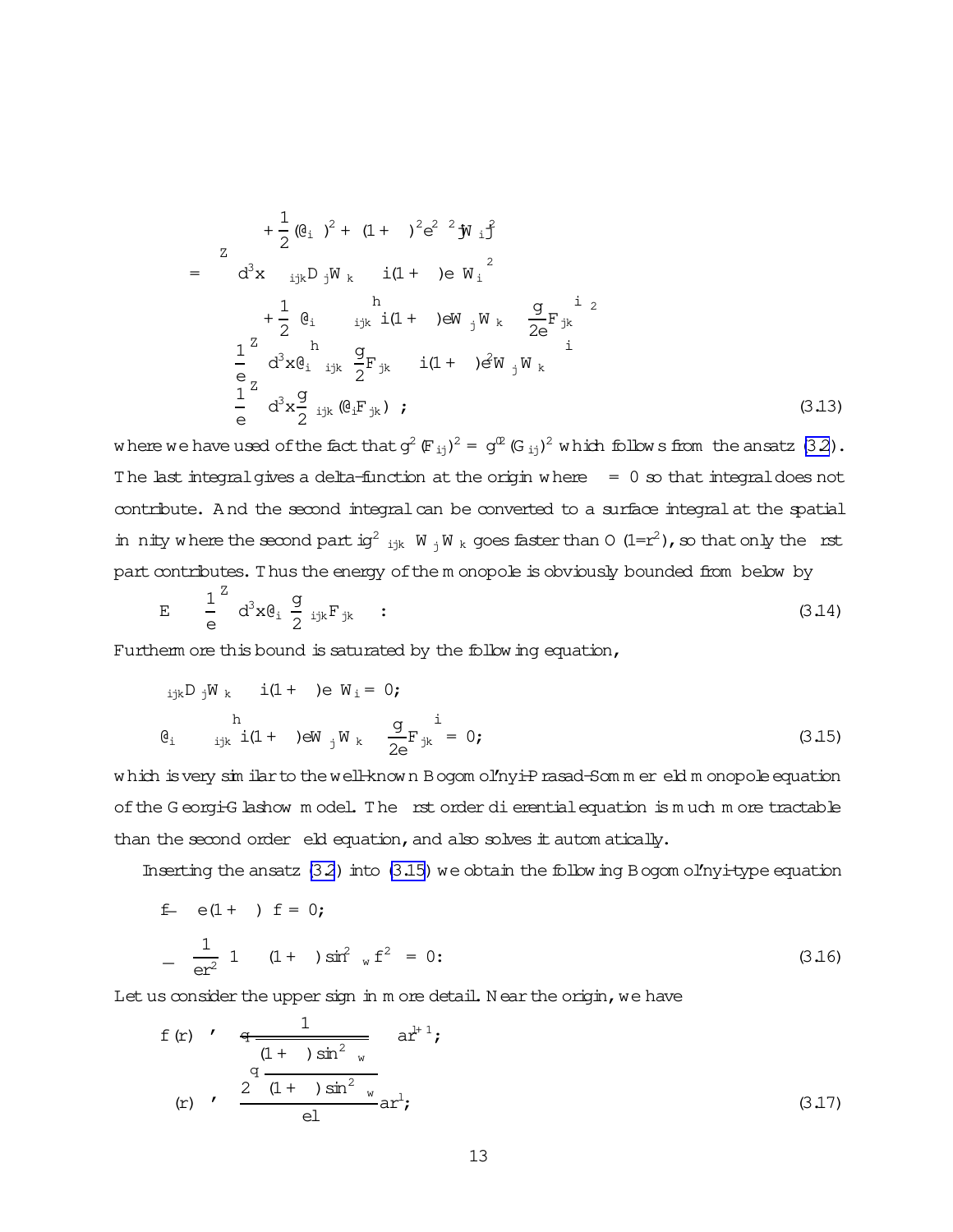<span id="page-13-0"></span>

Figure 4: The analytic m onopole solution in the Bogom ol'nyi-Prasad-Som m er eld lim it.

where  $1 = (1 +$ p  $\overline{9+8}$  )=2. On the other hand for large r, f(r) approaches to zero exponentially. Thus the cloud of charged vector elds exists only in the core of m onopole. A lso the H iggs eld has a exponentially decaying piece, with a long-range 1=r tail. So this solution is again very much like the Bogom ol'nyi-Prasad-Sommer eld solution of the G eorgi-G lashow m odel. In fact we can compare this with the following Bogom ol'nyi-Prasad-Som m er eld equation of the G eorgi-G lashow m odel

f = e f = 0;  
\n
$$
-\frac{1}{er^2}(1 + f^2) = 0;
$$
\n(3.18)

which was obtained with the spherically sym m etric ansatz

$$
A = \frac{1}{e} (f(r) 1) f \t \theta \hat{r};
$$
  
=  $(r)\hat{r};$  (3.19)

where is the H iggs triplet of the G eorgi-G lashow model. This equation has the exact solution

$$
f = \frac{e_0 r}{\sinh(e_0 r)};
$$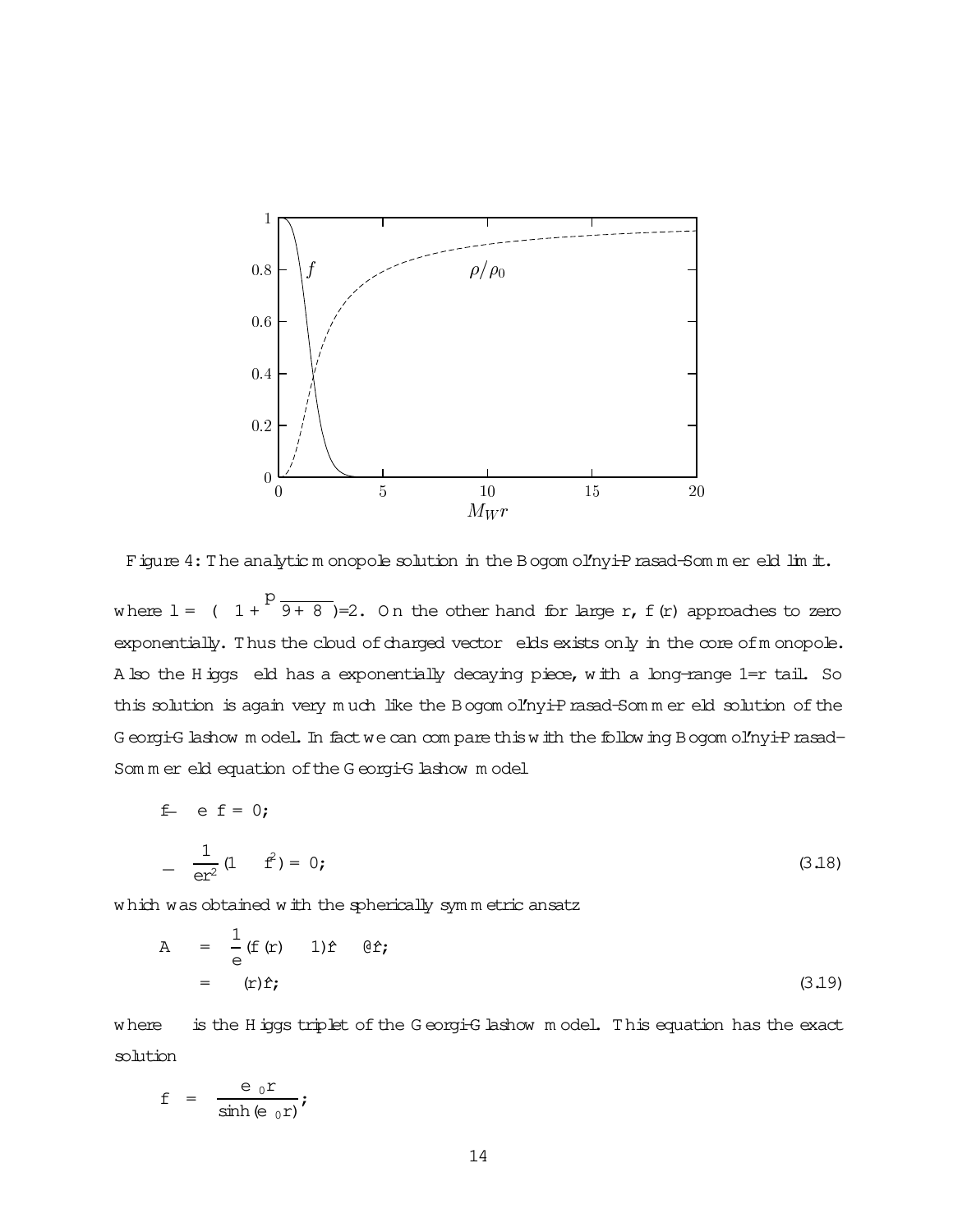<span id="page-14-0"></span>
$$
= \t0 \coth(e_0 r) \quad \frac{1}{er}; \tag{3.20}
$$

but in our case it is not possible to express the solution in term s of the elem entary functions. In  $F$  ig.4 we have plotted the Bogom ol'nyi solution of  $(3.16)$  with the experimental value of  $\sin^2$  w and f(0) = 1.

Notice that the energy of our solution has exactly the same form as the Bogom ol'nyi-Prasad-Som m er eld m onopole, and is given by

$$
E = \frac{4}{e} \quad (1) = \frac{4}{e^2} \sin^2 w M_W : \tag{3.21}
$$

O bviously the solution is stable energetically since it is the lowest energy con guration.

### B.Embedding SU(2) U(1) to SU(2) SU(2)

A swe have noticed the origin of the in nite energy of the Cho-M aison solutions was the m agnetic singularity of U  $(1)_{\text{em}}$ . On the other hand the ansatz (2.3) also suggests that this singularity really originates from the m agnetic part of the hypercharge U  $(1)$  eld B. So one could try to to obtain a nite energy m onopole solution by reqularizing this hypercharge U (1) singularity. This could be done by introducing a hypercharged vector eld to the theory. A simplest way to do this is, of course, to enlarge the hypercharge U (1) and embed it to another  $SU(2)$ .

To construct the desired solutions we generalize the Lagrangian (3.1) by adding the follow ing Lagrangian

$$
L^{0} = \frac{1}{2} \mathcal{D}^{x} X \qquad D^{x} X \qquad \hat{f} + i g^{0} G \qquad X \qquad X + \frac{1}{4} g^{0} (X \qquad X \qquad X \qquad X \qquad Y)^{2}
$$
\n
$$
\frac{1}{2} (0 \qquad)^{2} \qquad g^{0} \qquad {}^{2} X \qquad X \qquad \frac{1}{4} \qquad {}^{2} \qquad \frac{m^{2}}{2} \qquad {}^{2};
$$
\n(3.22)

where X is a hypercharged vector eld, is a Higgs eld, and  $D^x X = (0 + ig^0 B)X$ . Notice that, if we introduce a hypercharge SU (2) gauge eld B and a scalar triplet and identify

$$
X = \frac{1}{P-2} (B^1 + iB^2);
$$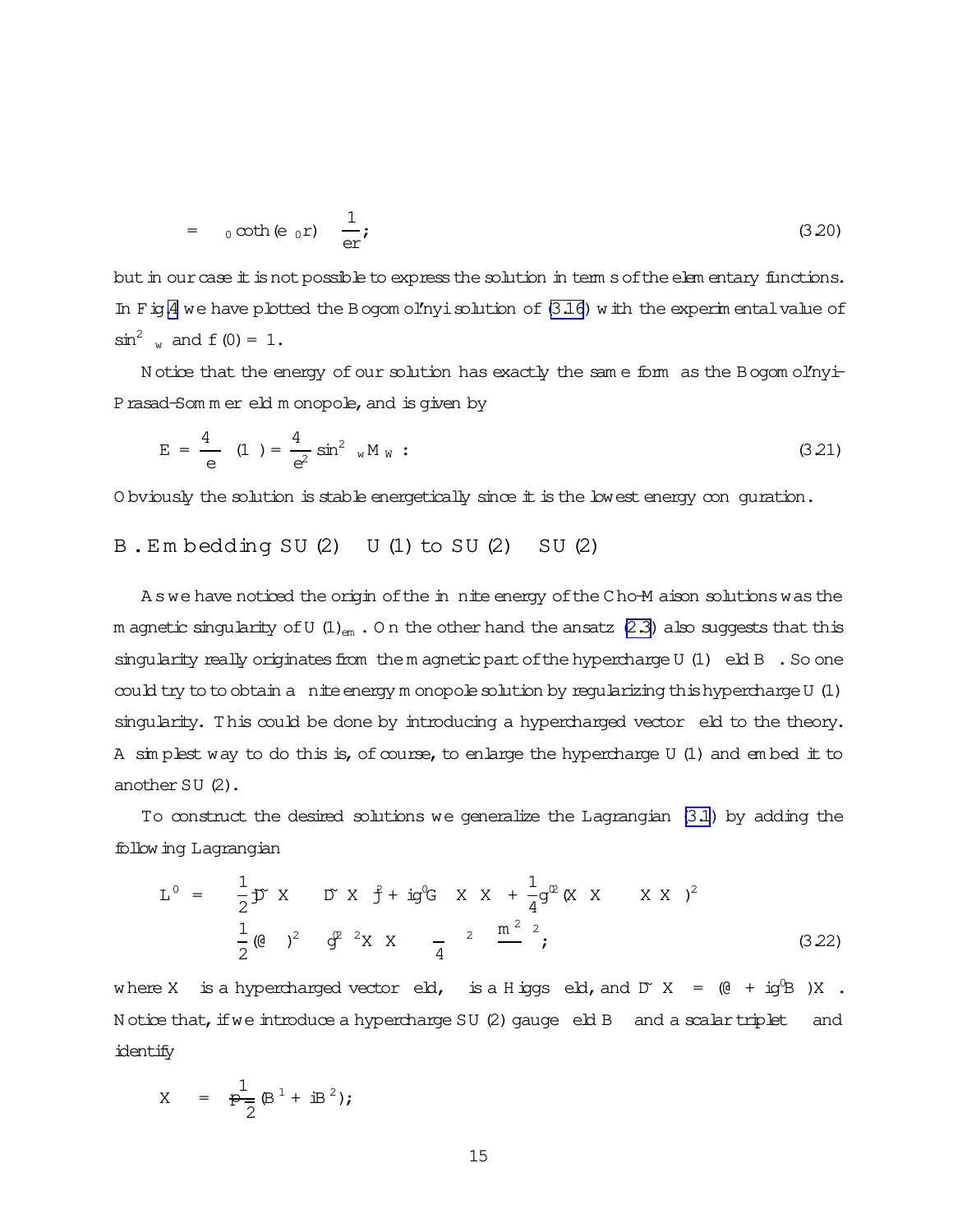$$
B = B3;
$$
  
= (0;0; ); (3.23)

the above Lagrangian becom es identical to

$$
L^{0} = \frac{1}{2} \mathfrak{D} \qquad \qquad \frac{2}{4} \qquad \frac{m^{2}}{4} \qquad \frac{1}{4} G^{2} ; \qquad (3.24)
$$

in the unitary gauge. This clearly show sthat Lagrangian (3.22) is nothing but the embedding of the hypercharge U (1) to an SU (2) Georgi-G lashow model.

From (3.1) and (3.22) one has the following equations of motion

Now for a static spherically symmetric ansatz we choose (3.2) and assume

$$
x = \frac{i h(r)}{g^0} e^{i'} (0 + i \sin 0')
$$
 (3.26)

W ith the spherically symmetric ansatz  $(3.25)$  is reduced to

f 
$$
\frac{f^2}{r^2} \frac{1}{f} = \frac{g^2}{4} \quad \text{A}^2 \quad f
$$
;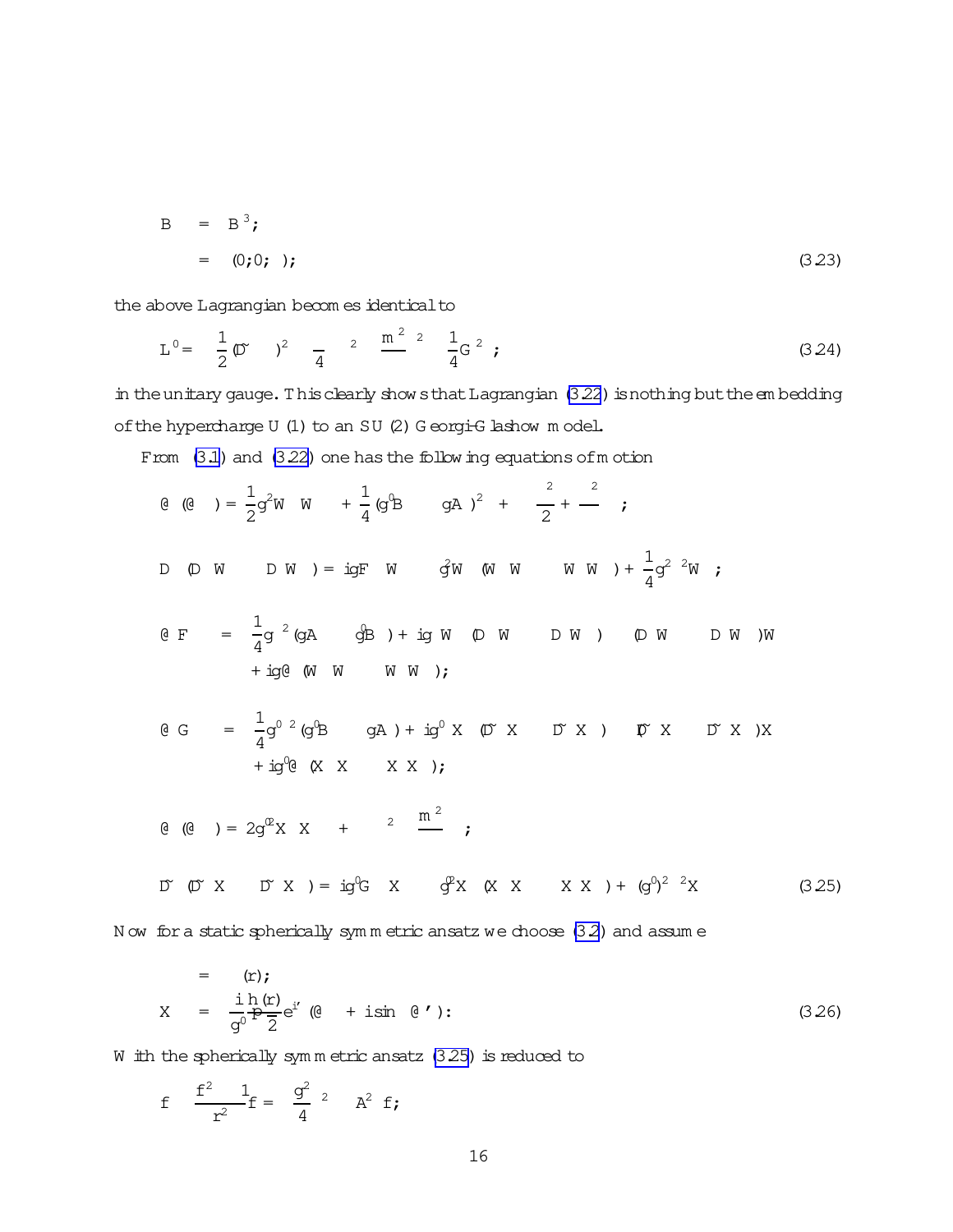<span id="page-16-0"></span>
$$
+\frac{2}{r} - \frac{f^2}{2r^2} = \frac{1}{4} \mathbf{B} \qquad \mathbf{A} \hat{y} + \frac{2}{2} - \frac{2}{r}
$$
  

$$
\mathbf{A} + \frac{2}{r} \mathbf{A} - \frac{2f^2}{r^2} \mathbf{A} = \frac{g^2}{4} \mathbf{A} \qquad \mathbf{B} \tag{3.27}
$$

$$
h \frac{h^{2} 1}{r^{2}} h = (g^{2} 2 B^{2})h;
$$
\n
$$
+ \frac{2}{r} - \frac{2h^{2}}{r^{2}} = 2 \frac{m^{2}}{r};
$$
\n(3.28)

$$
B + \frac{2}{r}B - \frac{2h^2}{r^2}B = \frac{g^{\circ\circ}}{4} {}^{2}(\beta - A)
$$
:

N otice that the energy of the above con guration is given by

$$
E = EW + EX ; \t\t(3.29)
$$

$$
E_{W} = \frac{4}{g^{2}} \frac{d}{dx} (f \pm)^{2} + \frac{(1 - f^{2})^{2}}{2r^{2}} + \frac{1}{2} (r A)^{2} + f^{2} A^{2}
$$
  
+ 
$$
\frac{g^{2}}{2} (r \pm)^{2} + \frac{g^{2}}{4} f^{2} \pm \frac{g^{2} r^{2}}{8} (B + A)^{2} + \frac{g^{2} r^{2}}{2} \pm \frac{2}{2}
$$
  
= 
$$
\frac{4}{g^{2}} C_{1} (-g^{2}) M_{W} ;
$$

$$
E_X = \frac{4}{g^2} \frac{d^2}{dx} (4x)^2 + \frac{(1 + 1)^2}{2x^2} + \frac{1}{2} (x^2 + 1)^2 + 1^2 B^2
$$
  
+ 
$$
\frac{g^2}{2} (x^2)^2 + g^2 B^2 + \frac{g^2 x^2}{4} (x^2 + 1)^2 B^2
$$
  
= 
$$
\frac{4}{g^2} C_2 (-g^2) M_X ;
$$

where M  $_{W}$  = g  $_{0}$ =2,and M  $_{X}$  = g<sup>0</sup>  $_{0}$  = g<sup>0</sup>  $m<sup>2</sup>$  . The boundary conditions for a regular eld conguration can be chosen as

$$
f(0) = h(0) = 1; A(0) = B(0) = (0) = (0) = 0;
$$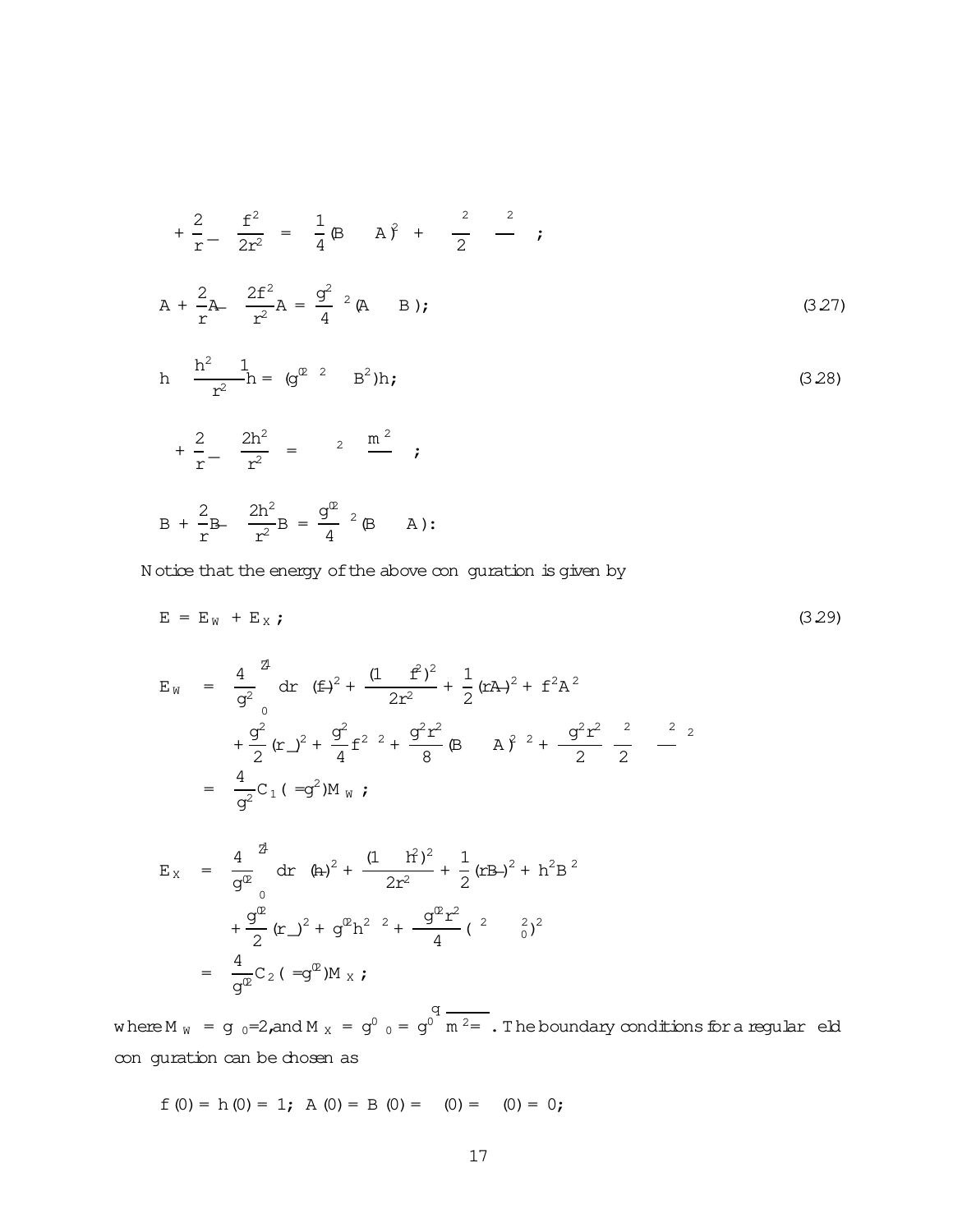

Figure 5: The SU $(2)$ SU (2) m onopole solution, where the dashed line represents hypercharge part which describes Bogom ol'nyi-Prasad-Sommer eld solution.

$$
f(1) = h(1) = 0; A(1) = B(1) = A_0; (1) = 0; (1) = 0;
$$
 (3.30)

N otice that the origin of the condition B (0) = 0 is the same as A (0) = 0. W ith the boundary condition (3.30) onem ay try to nd the desired solution. From the physical point of view one  $M_W$ , where  $M_X$  is an interm ediate scale which lies som ewhere between  $\operatorname{coul}$  assume M  $_\mathrm{x}$ the grand uni cation scale and the electroweak scale. Now, let  $A = B = 0$  for simplicity. Then (3.29) decouples to describes two independent system s so that the monopole solution has two cores, the one with the size 0 (1=M  $_W$ ) and the other with the size 0 (1=M  $_X$ ). With  $M_X = 10M_W$  we obtain the solution shown in Fig.5 in the lim it = = 0. In this lim it we nd  $C_1 = 1.946$  and  $C_2 = 1$  so that the energy of the solution is given by

$$
E = \frac{4}{e^2} \cos^2 w + 0.195 \sin^2 w M_X:
$$
 (3.31)

C learly the solution describes the C ho-M aison m onopole whose singularity is regularized by a P rasad-Sommer eld m onopole of the size  $0$  (1=M  $_{x}$ ).

It must be emphasized that even if the energy of the monopole is xed by the intermediate scale, the monopole should be interpreted as an electroweak monopole. To see this notice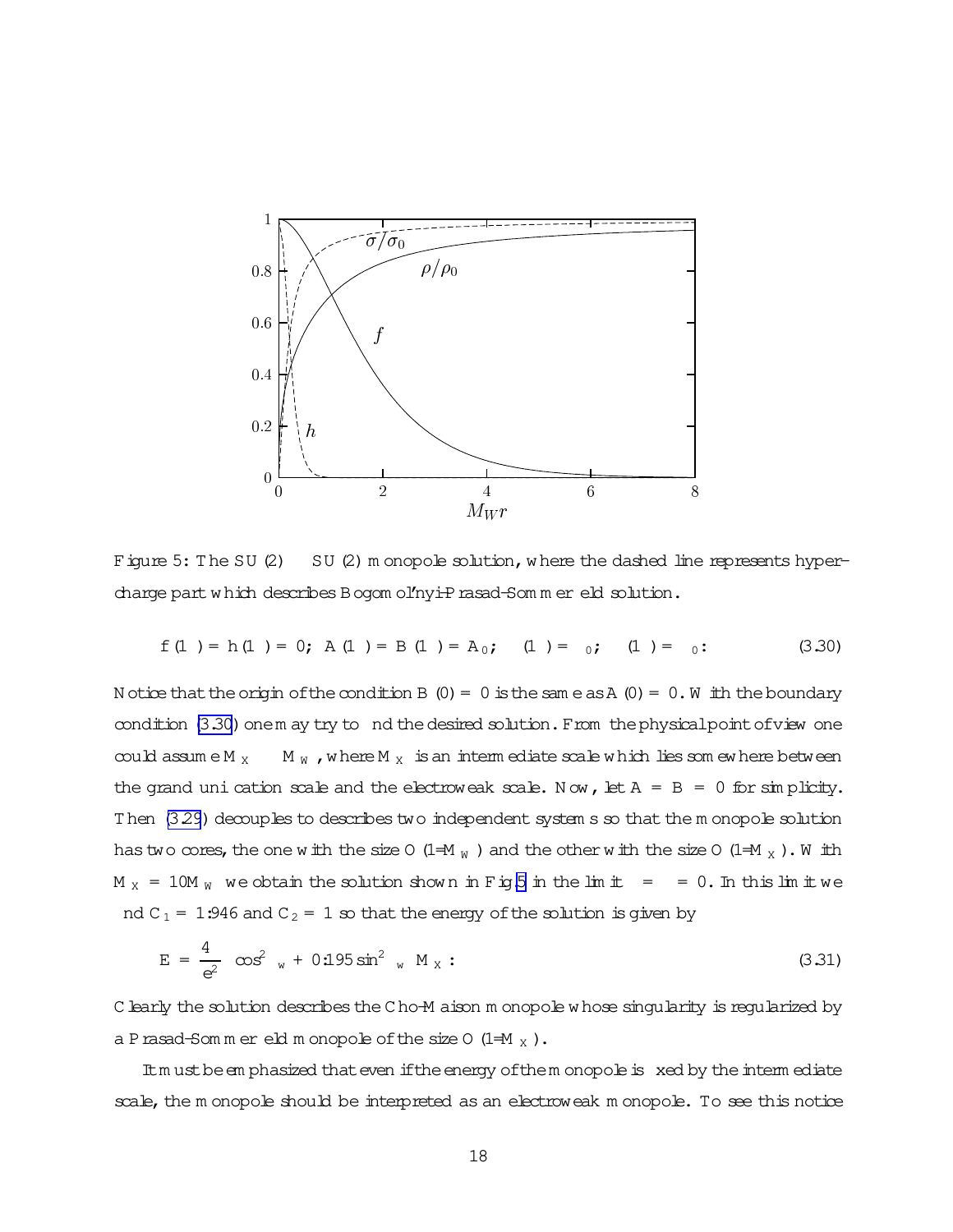that the size of the monopole is xed by the electroweak scale. Furtherm ore from the outside the m onopole looks exactly the sam e as the Cho-M aison m onopole. Only the inner core is regularized by the hypercharged vector  $\epsilon$  eld. This just is est in a selectroweak m onopole.

### IV .C onclusions

In this paper we have discussed two ways to regularize the Cho-M aison m onopole and dyon solutions of the W einberg-Salam m odel, and explicitly constructed genuine nite energy electroweak m onopole and dyon solutions which are analytic everywhere including the origin. The nite energy solutions are obtained with a simple modi cation of the interaction of the W boson or with the embedding of the hypercharge U (1) to a compact SU  $(2)$ . It has generally been believed that the nite energy m onopole must exist only at the grand uni cation scale [\[10\]](#page-20-0). But our result tells that this belief is unfounded, and endorses the existence of a totally new class of electroweak m onopole whose m ass is much sm aller than the m onopoles of the grand uni cation. O bviously the electroweak m onopoles are topological solitonswhich m ust be stable.

Strictly speaking the nite energy solutions are not the solutions of the W einberg-Salam m odel, because their existence requires a generalization of the m odel. But from the physical point of view there is no doubt that they should be interpreted as the electroweak m onopole and dyon, because they are really nothing but the regularized Cho-M aison solutions whose size is xed at the electroweak scale. In spite of the fact that the Cho-M aison solutions are obviously the solutions of the W einberg-Salam model one could try to object them as the electroweak dyonsunderthepresum ption thattheCho-M aison solutionscould beregularized only at the grand uni cation scale. Our work shows that this objection is groundless, and assures that it is not necessary for us to go to the grand unication scale to m ake the energy of the Cho-M aison solutions nite. This really reinforces the Cho-M aison dyons as the electroweak dyons which m ust be taken seriously.

A nother in portant aspect of our result is that, unlike the D irac m onopole, the m agnetic charge of the electroweak m onopolesm ust satisfy the Schw inger quantization condition  $q_m =$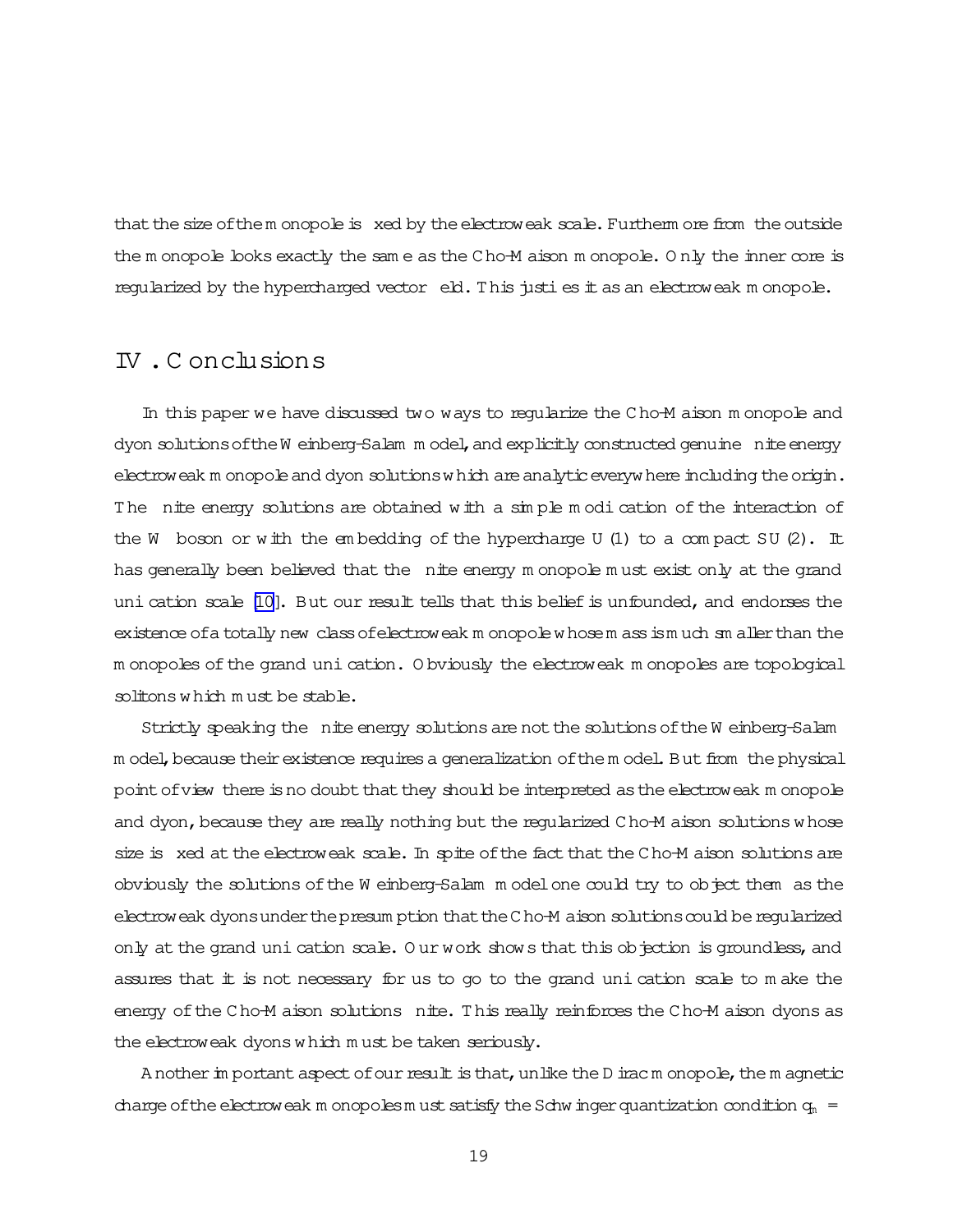4 n=e. The electroweak uni cation simply forbids the electrom agnetic m onopole with  $q_m =$ 2 = e. This is because the U  $(1)_{em}$  is dened with the U  $(1)$  subgroup of SU  $(2)$ , which a ects the m agnetic charge. So within the fram ework of the electroweak uni cation the unit of the m agnetic charge m ust be  $4=$ e.

We close with the following rem arks:

1) The electrom agnetic regularization of the D irac m onopole with the charged vector elds is nothing new. In fact it was this regularization which made the energy of the  $'t$  H ooft-Polyakov m onopole nite. Furtherm ore it has been known that the 't Hooft-Polyakov m onopole is the only analytic solution (with  $=$  = 0) which one could obtain with this technique  $[11]$ . What we have shown in this paper is that the same technique also works to regularize the Cho-M aison solutions, but with nonvanishing and .

2) The introduction of the additional interactions  $(3.3)$  and  $(3.12)$  to the Lagrangian  $(2.1)$ could spoilthe renorm alizability ofthe W einberg-Salam m odel(although this issue has to be exam ined in m ore detail). How serious would this o ense, however, is not clear at this m om ent. H ere we sim ply notice that the introduction ofa non-renorm alizable interaction (like a gravitational interaction) has been an acceptable practice to study nite energy classical solutions.

3) The embedding of the electroweak SU(2) U(1) to a larger SU(2) SU(2) or SU(2)  $SU(2)$  U (1) could naturally arise in the left-right symmetric grand uni cation models, in particular in the SO (10) grand uni cation, although the embedding of the hypercharge U (1) to a compact SU (2) m ay turn out to be too  $\sin p$  be to be realistic. Independent of the details, how ever, our discussion suggests that the electroweak m onopoles at an interm ediate scale M  $_X$  could be possible in a realistic grand uni cation.

Certainly the existence of the nite energy electroweak m onopoles should have im portant physical in plications  $[12]$ . We will discuss on the physical in plications of the electroweak m onopoles separately.

20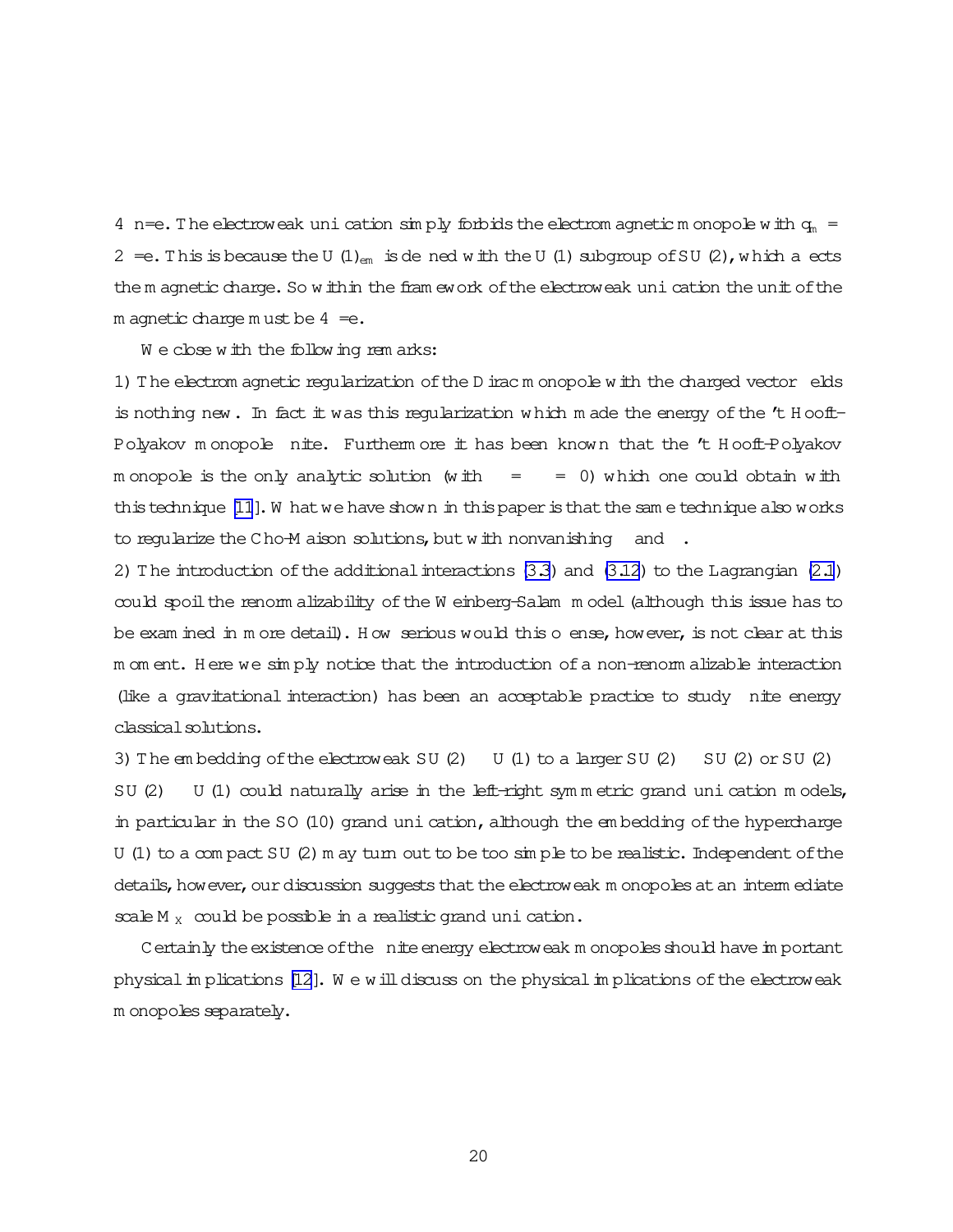### <span id="page-20-0"></span>A cknow ledgm ents

It is a pleasure to thank  $C K$ . Lee for discussions. The work is supported in part by the M inistry of Education and by the K orean Science and Engineering Foundation.

### R eferences

- [1] PAM.Dirac, Phys.Rev.74, 817 (1948).
- [2] T.T.Wu and C.N.Yang, in Properties of M atter under Unusual Conditions, edited by H.M ark and S.Fembach (Interscience, New York) 1969; Nucl.Phys.B 107, 365 (1976); Phys. Rev. D 16, 1018 (1977).
- [3] G. 't Hooft, Nucl. Phys. B 79, 276 (1974); A M.Polyakov, JETP Lett. 20, 194 (1974).
- [4] Y M . Cho and D . M aison, Phys. Lett. B 391, 360 (1997).
- [5] Y isong Y ang, P roc. R oy. Soc. A (1997), in press.
- [6] P. Forgacs and N.S.M anton, Commun.M ath.Phys. 72, 15 (1980).
- [7] R.F.Dashen, B.Hasslacher, and A.Neveu, Phys.Rev.D 10, 4138 (1974).
- [8] B. Julia and A. Zee, Phys. Rev. D 11, 2227 (1975); M K.Prasad and C M .Sommereld, Phys.Rev.Lett. 35, 760 (1975).
- [9] F A . Bais and R J. Russell, Phys. Rev. D 11, 2692 (1975); Y M . Cho and P G  $\Omega$  . Freund, Phys. Rev. D 12, 1711 (1975); P.B reiten bhner, P Forgacs, and D.M aison, Nucl. Phys. B 383, 357 (1992).
- [10] C P.D okos and T N.Tom aras, Phys. Rev.D 21, 2940 (1980); Y M.Cho, Phys. Rev. Lett. 44, 1115 (1980).